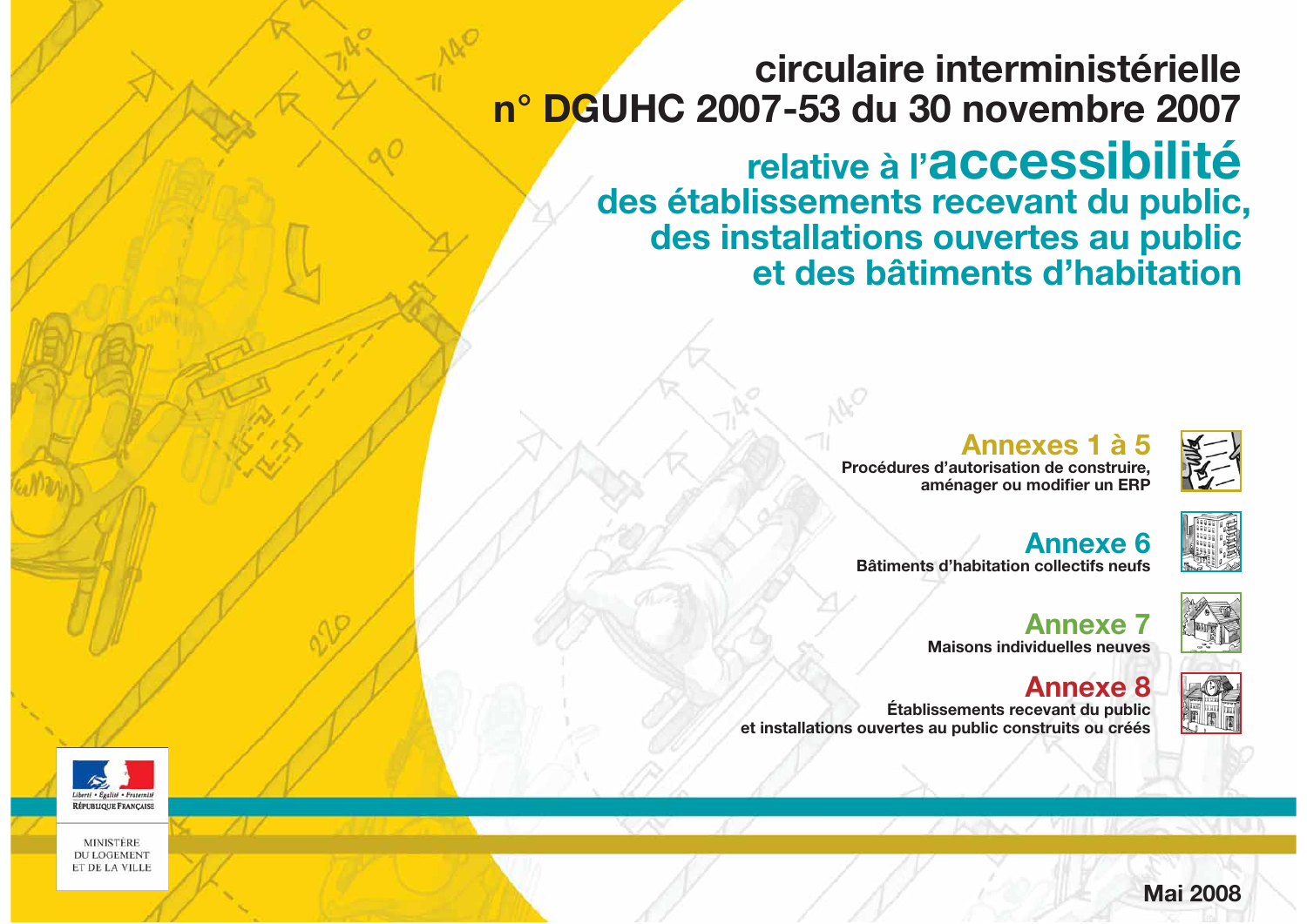Ministère de l'écologie, du développement et de l'aménagement durables

Ministère du travail, des relations sociales et de la solidarité

Ministère du logement et de la ville

Le ministre de l'écologie, du développement et de l'aménagement durables, le ministre du travail, des relations sociales et de la solidarité, la ministre du logement et de la ville,

à

Messieurs les préfets de région Mesdames et Messieurs les préfets de département

CIRCULAIRE INTERMINISTERIELLE N° DGUHC 2007-53 du 30 novembre 2007 relative à l'accessibilité des établissements recevant du public, des installations ouvertes au public et des bâtiments d'habitation

#### NOR: MLVU0766613C

Résumé : Cette circulaire vise à préciser les dispositions résultant de la loi n°2005-102 du 11 février 2005 pour l'égalité des droits et des chances, la participation et la citoyenneté des personnes handicapées, relatives à l' accessibilité des établissements recevant du public, des installations ouvertes au public et des bâtiments d'habitation, du décret d'application n°2006-555 du 17 mai 2006 modifié par le décret n°2007-1327 du 11 septembre 2007 et des arrêtés du 1<sup>er</sup> août 2006 concernant d'une part les bâtiments d'habitation collectifs et des maisons individuelles lors de leur construction et d'autre part les établissements recevant du public et des installations ouvertes au public lors de leur construction ou de leur création.

Mots-clés : accessibilité, bâtiment d'habitation, établissements recevant du public.

Texte abrogé : circulaire n°94-55 du 7 juillet 1994 relative à l'accessibilité aux personnes handicapées des établissements recevant du public et des installations ouvertes au public.

Annexes: 8

## **Sommaire**

| A.1- Article L. 111-7 du code de la construction et de l'habitation(         |
|------------------------------------------------------------------------------|
|                                                                              |
|                                                                              |
|                                                                              |
|                                                                              |
|                                                                              |
|                                                                              |
|                                                                              |
|                                                                              |
|                                                                              |
| B.2- La loi a renforcé les dispositions qui permettent de s'assurer d        |
|                                                                              |
|                                                                              |
|                                                                              |
|                                                                              |
|                                                                              |
|                                                                              |
|                                                                              |
|                                                                              |
| B.5- Règles d'accessibilité et plans de sauvegarde                           |
| III. Dispositions du décret n°2006-555 du 17 mai 2006, du décret n'          |
|                                                                              |
| A. Dispositions concernant les règles techniques                             |
|                                                                              |
| A.2- Définitions des établissements recevant du public et des insta          |
| A.3- Les orientations retenues pour la rédaction du décret et des a          |
|                                                                              |
|                                                                              |
| A.4.2 Les établissements nouveaux recevant du public (sous-section 4)        |
|                                                                              |
|                                                                              |
|                                                                              |
|                                                                              |
| A.5.3 Dérogations pour disproportion manifeste entre les améliorations app   |
| A.5.4 Dérogations pour les logements à occupation temporaire ou saisonnie    |
|                                                                              |
| B. Procédures d'autorisation de travaux et d'autorisation d'ouverture        |
| d'habitation concernant les demandes déposées entre le 1er janvier.          |
| B.1- Article 6 du décret n°2006-55 (demandes déposées entre le 1             |
| B.2- Article 7 du décret n°2006-555 (autorisation d'ouverture des E          |
|                                                                              |
|                                                                              |
|                                                                              |
|                                                                              |
| C. Procédures d'autorisation de travaux et d'autorisation d'ouverture        |
| d'habitation concernant les demandes d'autorisation ou de dérogation         |
| C.1- Procédure de dérogation pour les bâtiments d'habitation (Dem            |
|                                                                              |
| C.2- Procédure d'autorisation de travaux et de dérogation pour les           |
|                                                                              |
| C.2.1 Principes résultant de l'ordonnance n° 2005-1527, du décret n°2007-    |
| C.2.2 Compétence pour la délivrance de l'autorisation de travaux prévue à    |
|                                                                              |
| C.2.3 Dépôt et contenu de la demande (Demandes d'autorisation ou de dér      |
| C.2.4 Instruction de la demande d'autorisation de travaux et de la dérogatio |
| C.3- Procédure d'attestation prévue par l'article L. 111-7-4 après au        |
|                                                                              |
|                                                                              |
|                                                                              |
| C.5- Cas particuliers des établissements visés aux articles R. 111-          |
| existants) : prisons, structures de toile, refuges de montagne, etc.         |
|                                                                              |
|                                                                              |
|                                                                              |
| D.1- Article 11 du décret n° 2006-555 (schéma départemental d'orç            |
| D.2- L'article 12 du décret n° 2006-555 met en cohérence, à l'articl         |
| concernant la procédure de dérogation aux règles d'accessibilité re          |
|                                                                              |
| D.3- Article 14 du décret n° 2006-555 : Préfectures et enseignement          |
| E. Applicabilité des nouvelles règles, notamment dans le cas de perr         |
|                                                                              |
|                                                                              |

|                                                                                              | <u>3</u>             |
|----------------------------------------------------------------------------------------------|----------------------|
|                                                                                              | 3                    |
| <u>CCH)</u>                                                                                  | 3<br>3               |
|                                                                                              | 4                    |
|                                                                                              | 4                    |
|                                                                                              | 4                    |
|                                                                                              | 4<br>4               |
|                                                                                              | 5                    |
|                                                                                              | 5                    |
| <u>du respect des règles d'accessibilité</u>                                                 | 5<br><u>5</u>        |
|                                                                                              | <u>6</u>             |
|                                                                                              | <u>6</u>             |
|                                                                                              | <u>6</u><br><u>6</u> |
|                                                                                              | <u>6</u>             |
|                                                                                              | 6<br><u>6</u>        |
|                                                                                              | 7                    |
|                                                                                              | 7                    |
| °2007-13<br>septembre 2007                                                                   | 8                    |
|                                                                                              | 8                    |
|                                                                                              | <u>8</u><br>8        |
| <u>allations ouvertes au public</u><br>rrêtés sont les suivantes :                           | <u>9</u>             |
|                                                                                              | 9                    |
|                                                                                              | 9                    |
|                                                                                              | 10<br><u> 11</u>     |
| 11-18-10, R. 111-19-6 ; R111-19-10)                                                          | 11                   |
|                                                                                              | 11                   |
| <u>portées et leurs conséquences</u>                                                         | 12<br><u> 12</u>     |
| ière dont la gestion et l'entretien sont assurés de façon permanen                           | 13                   |
|                                                                                              | 13                   |
| pour les ERP et procédures de dérogation pour les bâtiments<br>2007 et le 30 septembre 2007. | 13                   |
| er janvier 2007 et le 30 septembre 2007)                                                     | 13                   |
| ERP) (demandes déposées entre le 1er janvier 200                                             |                      |
|                                                                                              | 15                   |
| s travaux) (demandes déposées entre le 1er janvier 2007 et le 30                             | 15                   |
|                                                                                              | 17                   |
| pour les ERP et procédures de dérogation pour les bâtiments                                  |                      |
| <u>on déposées à compter du 1er octobre 2007</u>                                             | 17                   |
| nandes d'autorisation ou de dérogation déposées à compter du 1er                             | 17                   |
| ERP (Demandes d'autorisation ou de dérogation déposées à                                     | 17                   |
| 18 du 5 janvier 2007 et du décret n°2007-1327                                                | 17                   |
| l'article L. 111-8 du CCH (Demandes d'autorisation ou de dérogation                          | 18                   |
| rogation déposées à compter du 1er octobre 2007)                                             | <u> 18</u>           |
| <u>pn</u>                                                                                    | 19                   |
| chèvement des travaux (Demandes d'autorisation ou de dérogation                              | 21                   |
| s d'autorisation ou de dérogation déposées à compter du 1er                                  | 21                   |
| 19-5 (constructions neuves) et R. 111-19-12 (établissements                                  |                      |
| (Demandes d'autorisation ou de dérogation déposées à compter<br>.                            | 21                   |
| .                                                                                            | 22                   |
|                                                                                              | 22                   |
| le R. 421-38-20 du code de l'urbanisme, la numérotation                                      |                      |
| elatives aux ERP dans le cadre de la procédure de permis de<br><u></u>                       | 22                   |
| nt supérieur                                                                                 | 22                   |
|                                                                                              | <u>22</u>            |
|                                                                                              | <u>22</u>            |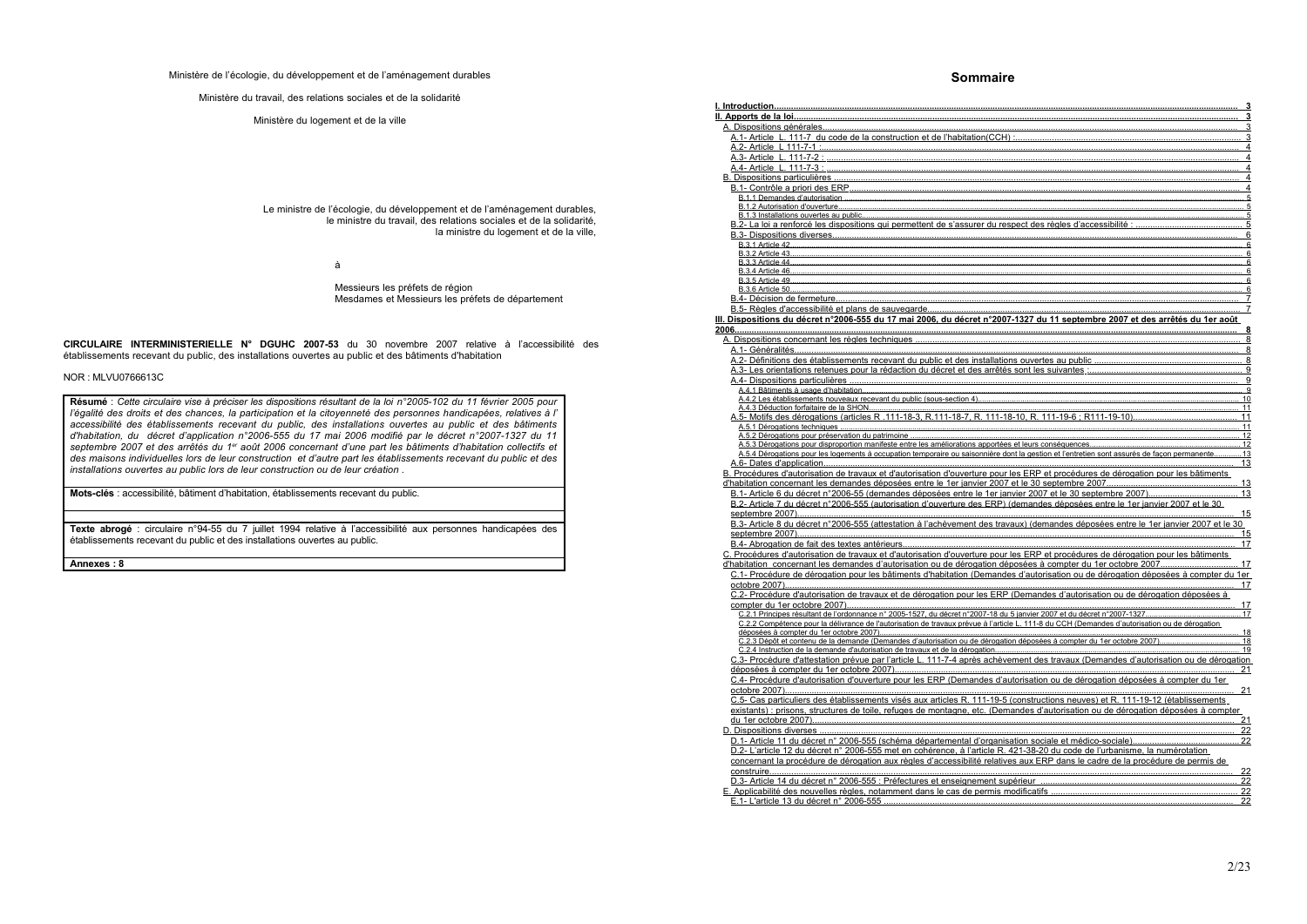# **I.Introduction**

La loi n°2005-102 du 11 février 2005 pour l'égalité des droits et des chances, la participation et la citoyenneté des personnes handicapées a pour objectif de mieux insérer dans notre société les personnes handicapées, et ce quel que soit le type de leur handicap (notamment physique, sensoriel, mental, psychique et cognitif).

Dans la perspective du vieillissement de la population, les enjeux qui s'attachent à l'accessibilité sont particulièrement forts et sa bonne mise en oeuvre participe pleinement d'un développement durable de notre société.

L'obiectif de résultat assigné par la loi est global et porte sur la continuité de la chaîne des déplacements, qui intègre les transports, l'aménagement de la voirie et des espaces publics et les bâtiments dans leur ensemble.

L'accessibilité du cadre bâti, et en particulier des bâtiments d'habitation et des établissements recevant du public, tient une place importante dans ce dispositif.

Après la publication du décret n°2006-555 du 17 mai 2006, les arrêtés du 1<sup>er</sup> août 2006 instaurent les nouvelles règles pour les constructions neuves et les nouveaux établissements recevant du public. Les nouvelles règles sont ainsi applicables aux permis de construire déposés depuis le 1<sup>er</sup> janvier 2007 et à la création, depuis cette date, d'établissements recevant du public et d'installations ouvertes au public.

L'arrêté du 22 mars 2007 précise les conditions dans lesquelles est établie l'attestation à obtenir par le maître d'ouvrage en fin de travaux soumis à permis de construire.

Le décret n°2007-1327 du 11 septembre 2007 est venu modifier certaines des dispositions du décret n°2006-555 principalement pour appliquer les dispositions de l'ordonnance n°2005-1527 du 8 décembre 2005 relative au permis de construire et aux autorisation d'urbanisme, concernant les autorisations relatives aux établissements recevant du public. et assurer la cohérence avec la réforme du permis de construire. Il entre en application le 1<sup>er</sup> octobre 2007.

Compte tenu de la structure des textes législatif et réglementaires, les dispositions générales sont commentées dans le corps principal de la présente circulaire. le commentaire des dispositions techniques étant effectué dans trois des annexes jointes relatives respectivement aux bâtiments d'habitation collectifs neufs, aux maisons individuelles neuves autres que celles réalisées pour le propre usage du maître d'ouvrage et aux établissements recevant du public et installations ouvertes au public.

Les arrêtés relatifs aux bâtiments collectifs d'habitation et aux établissement recevant du public existants, ainsi que l'arrêté fixant le coût de construction servant de référence lors de travaux sur un bâtiment feront l'objet de circulaires complémentaires.

# II. Apports de la loi

# A.Dispositions générales

# A.1-Article L. 111-7 du code de la construction et de l'habitation(CCH) :

La nouvelle rédaction reprend celle de l'article L.111-7 antérieur :

- En soulignant qu'à travers l'accessibilité aux personnes handicapées, c'est l'amélioration de l'accessibilité des bâtiments à toutes les personnes qui est recherchée, c'est la qualité d'usage des bâtiments d'habitation, des établissements recevant du public, des installations ouvertes au public, des lieux de travail qu'il s'agit d'améliorer ; les personnes handicapées seront les premières bénéficiaires des mesures, mais aussi les personnes âgées, les personnes avec des enfants en bas âge, les personnes temporairement invalides ou accidentées ainsi que les personnes désavantagées par la taille :
- en mentionnant explicitement que tous les types de handicaps doivent être pris en compte, et notamment les handicaps physiques, sensoriels (vue et ouïe), cognitifs, mentaux ou psychiques ; cette énumération ne limite pas le champ d'application de la loi, mais permet d'expliciter le « cahier des charges » pour la lecture des textes d'application :
- en soulignant que la loi s'applique aussi à certaines maisons individuelles : la dernière phrase de l'article ne rend pas obligatoire les dispositions qui découlent de la loi aux « propriétaires construisant ou améliorant un logement pour leur propre usage » : le législateur a considéré que la personne qui construit pour elle-même a le choix de la décision concernant les dispositions d'accessibilité : le décret n°206-555 précise le champ des constructions concernées.
- en ajoutant à la liste des objets concernés par les dispositions, les « équipements intérieurs et extérieurs » ayant un rôle dans l'accessibilité aux services apportés par le bâtiment.

# A.2-Article L 111-7-1 :

Cet article reprend une partie de la rédaction de l'ancien article L. 111-7 pour les bâtiments ou parties de bâtiments nouveaux, c'est-à-dire les locaux d'habitation, les établissements recevant du public (ERP) et les lieux de travail, en soulignant la particularité des maisons individuelles entrant dans le champ d'application.

Il prévoit également un rapport d'évaluation des incidences de l'application de la loi, dont l'élaboration nécessitera la collecte d'informations, notamment par les services déconcentrés chargés du secrétariat des commissions consultatives départementales de sécurité et d'accessibilité (CCDSA). Une instruction ultérieure précisera les informations à centraliser

### A.3-Article L. 111-7-2 :

L'article précise les modalités que doivent respecter les propriétaires ou les gestionnaires, lorsqu'ils sont maîtres d'ouvrage de travaux sur des bâtiments d'habitation existants. A la différence des propriétaires ou gestionnaires d'ERP, ils n'ont d'obligations que lorsqu'ils entreprennent des travaux.

Cette mesure nouvelle permet d'adapter progressivement le parc existant d'immeubles d'habitation, en faisant appel à un double mécanisme défini dans le décret n°2006-555 : des obligations sont fixées lorsque le rapport entre le coût des travaux et la valeur du bâtiment (hors foncier) est supérieure à un certain seuil : d'autres obligations concernent les travaux dits « éléments par éléments » en dessous de ce seuil: lorsque des travaux ponctuels sont réalisés ou qu'il est procédé à une modification sur un équipement, ayant une incidence sur l'accessibilité, ces travaux ou cette modification doivent respecter les règles d'accessibilité les concernant.

La loi définit les motifs permettant d'accorder des dérogations qui ne peuvent qu'être ponctuelles et motivées. Ces motifs sont précisés par le décret n°2006-555.

Le dernier alinéa ouvre un droit au relogement lorsqu'une dérogation obtenue lors de travaux affecte l'accessibilité d'une personne handicapée occupant préalablement l'immeuble. Ce décret précise également les conditions d'obtention de ce droit

### A.4-Article L. 111-7-3 :

Les établissements recevant du public existants sont au centre des préoccupations et des demandes des personnes handicapées relatives à l'accessibilité des services publics. C'est pourquoi les dispositions de l'article L.111-7-3 sont particulièrement développées. L'accent est mis sur les dispositifs relatifs aux informations diffusées et à la signalétique qui doivent véritablement être adaptées aux différents handicaps.

Au-delà des aspects techniques développés dans le décret n°2006-555 et les arrêtés, c'est à une réflexion en profondeur par les propriétaires et les exploitants des ERP qu'appelle la loi. En effet, ils ont maintenant des obligations de résultats fixés au plus tard au 1<sup>er</sup> janvier 2015, et pour certains (préfectures, établissements d'enseignement supérieur) plus tôt, avec l'objectif de répondre effectivement aux demandes des personnes handicapées.

Les dérogations sont soumises à une procédure spécifique, puisque, dans le cas des établissements recevant du public existants, elles ne peuvent être accordées que sur avis conforme de la CCDSA, et sont conditionnées à des mesures de substitution pour les ERP remplissant une mission de service public.

Sur ce dernier point, la notion de « mission de service public » n'a pas été précisée dans le décret n°2006-555. Pour de nombreux ERP accueillant un équipement public et appartenant à une collectivité territoriale, il n'y a pas d'ambiguïté. Pour les cas particuliers, comme les ERP dépendant d'établissements publics ou de sociétés privées, ceux qui remplissent une mission de service public sont titulaires d'une délégation de service public. La nature de leur activité dans le bâtiment ou la partie de bâtiment classé ERP faisant l'objet de la demande de dérogation éventuelle doit vous permettre de déterminer s'ils entrent dans ce cadre, auguel cas une mesure de substitution doit être jointe à la demande. En l'absence de proposition de mesure, la demande de dérogation ne peut être accordée.

S'agissant de la mesure de substitution, elle peut être de nature structurelle (par exemple mise à disposition d'un service dans un lieu accessible, présentation de locaux non accessibles sous forme virtuelle), organisationnelle ou humaine (par exemple aide par une personne pour une action spécifique). Elle fait partie intégrante de la demande de dérogation.

# **B.Dispositions particulières**

#### **B.1-Contrôle a priori des ERP**

La loi du 11 février 2005 a conservé le principe des procédures de contrôle a priori du respect des règles d'accessibilité des établissements recevant du public, c'est-à-dire les régimes d'autorisation préalable aux travaux et d'autorisation d'ouverture. Une évolution a été apportée par l'ordonnance n°2005-1527.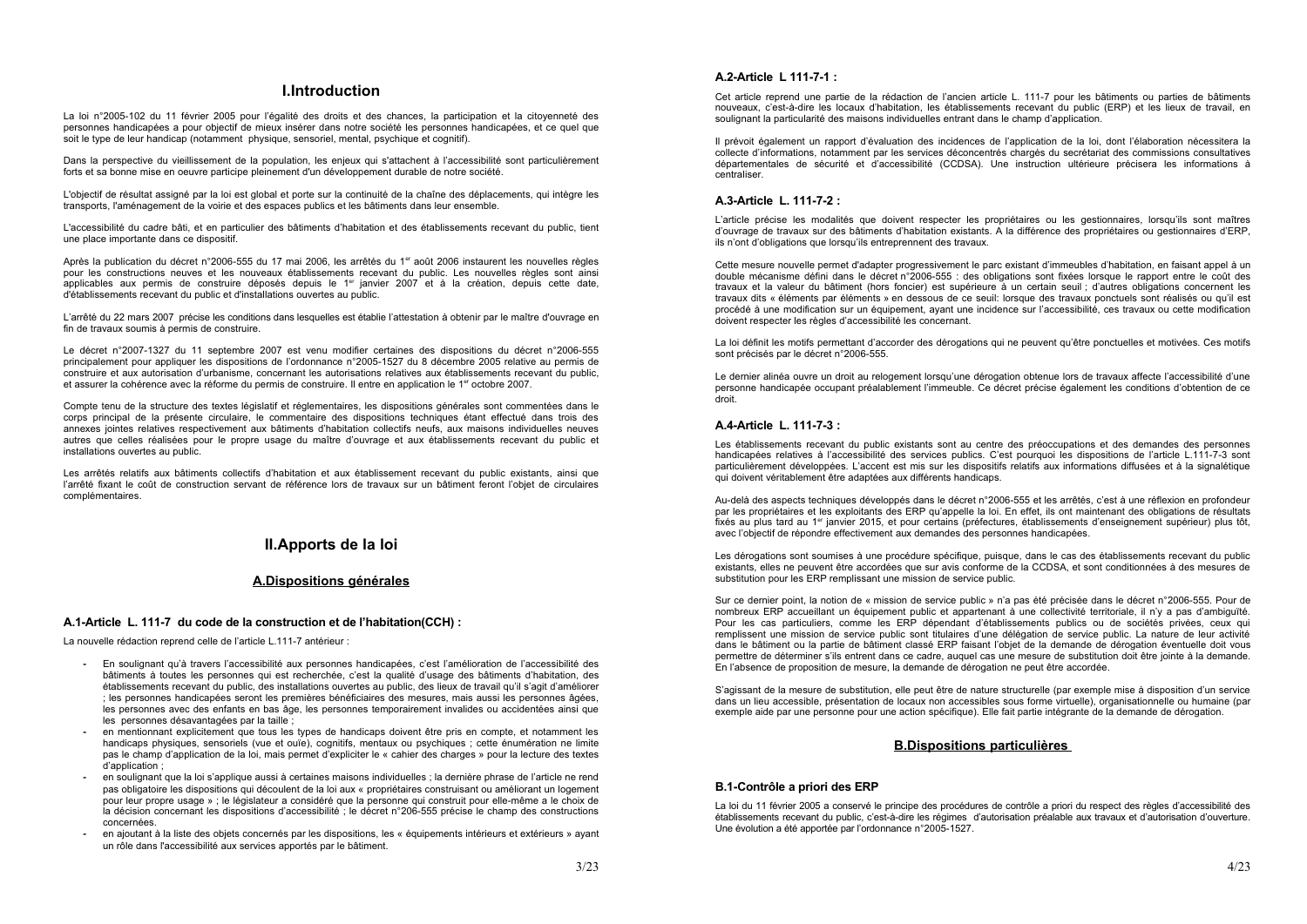#### **B.1.1Demandes d'autorisation**

#### a)Pour les demandes d'autorisation préalable aux travaux déposées avant le 1er octobre 2007

Le dispositif d'autorisation antérieur à la mise en application de l'ordonnance n°2005-1527 repose sur l'article L. 111-18-1 du CCH, celui-ci ne conduisant qu'à une autorisation au titre de l'accessibilité aux personnes handicapées. L'article L.123-1 du CCH dont l'écriture est peu explicite, conduit à une autorisation au titre de la sécurité.

#### b)Pour les demandes d'autorisation préalable aux travaux déposées après le 1<sup>er</sup> octobre 2007

L'ordonnance n°2005-1527 crée une seule autorisation pour la création, l'aménagement ou la modification d'un établissement recevant du public dans l'article L. 111-8 du CCH, ces travaux devant respecter les règles relatives à l'accessibilité et à la sécurité définies respectivement par les articles L. 111-7, L. 123-1 et L. 123-2. La rédaction de l'article L. 123-1 est clarifiée et l'article L. 123-2 est inchangé.

#### **B.1.2Autorisation d'ouverture**

L'autorisation d'ouverture prévue par l'article L. 111-8-3 pour les ERP est une procédure conservée dans son principe, mais dont les modalités d'application sont modifiées par le décret n° 2006-555 et le décret n° 2007-1327 (cf. cidessous 1.2 du chapitre II B).

#### **B.1.3Installations ouvertes au public**

A noter que la création d'une installation ouverte au public (IOP) ou l'aménagement ou la modification d'une IOP existante, indépendante d'un ERP, n'est pas soumise à la procédure des articles L, 111-8-1 à L, 111-8-3 (ni à celle de l'article L. 111-8-3-1). Les définitions des ERP et des IOP sont données en 2 du chapitre II A ci-dessous.

#### B.2-La loi a renforcé les dispositions qui permettent de s'assurer du respect des règles d'accessibilité :

a) en exigeant, par l'article L. 111-7-4 nouveau du CCH, qu'une attestation soit établie à l'achèvement des travaux soumis à permis de construire.

Ce dispositif novateur apporte une garantie de résultat supplémentaire aux personnes handicapées et à toutes celles qui vont bénéficier des mesures améliorant l'accessibilité des bâtiments. Les informations ainsi fournies aux personnes désignées aux articles L. 151-1 du CCH (préfet, maire ou ses délégués, fonctionnaires et agents de l'Etat commissionnés), et notamment aux agents des directions départementales de l'équipement, pourront être utilisées dans le but de mieux cibler les contrôles du respect des règles d'accessibilité.

Sont visées dans l'article, les dispositions des articles L.111-7-1 à 3. Sont donc concernés tous les permis de construire portant sur la construction ou des travaux relatifs à des immeubles collectifs d'habitation, à des établissements recevant du public et à des maisons individuelles qui ne sont pas réalisées pour le propre usage du maître d'ouvrage. Les constructions ou les travaux soumis à déclaration préalable au titre du code de l'urbanisme ne sont pas soumis à l'obligation d'attestation.

Le décret n°2006-555 du 17 mai 2006 et le décret n° 2007-1327 du 11 septembre 2007 en précisent les modalités d'établissement.

Nota : l'article L.111-7-4, se référant aux articles L. 111-7-1 à L.111-7-3 nouveaux, ne vise que les bâtiments soumis au nouveau dispositif réglementaire. En conséquence, l'attestation n'est pas exigible pour les bâtiments dont la demande de permis de construire a été déposée antérieurement au 1<sup>er</sup> janvier 2007.

- b) en complétant l'article L. 111-8-3 par un article L. 111-8-3-1 qui prévoit que l'autorité administrative prévue par l'article L. 111-8-3 peut décider de la fermeture d'un ERP existant qui ne répond pas aux prescriptions découlant de l'article L. 111-7-3. Les conditions de cette décision sont présentées en 2.3 ci-dessous.
- c) en incluant dans les missions du contrôle technique obligatoire celle relative au respect des règles d'accessibilité aux personnes handicapées (III de l'article 41 de la loi).

Cette disposition qui ne nécessite pas de texte d'application signifie que les maîtres d'ouvrage doivent inclure dans les prestations de contrôle qu'ils confient aux contrôleurs techniques dans tous les cas prévus par l'article R, 111-38 du CCH, que ce soit au titre de la sécurité des ERP et des IGH, au titre de la sécurité de certains bâtiments à risque spécifique (éléments en porte-à-faux, fondations profondes, etc), ou au titre de la prévention des risques sismiques, la mission « Hand », telle que définie dans le cahier des clauses techniques générales applicables aux marchés publics de contrôle technique et dans la norme NFP 03-100. Le contrôleur technique de l'opération peut être la personne qui délivre l'attestation visée à l'article L. 111-7-4.

d) en prévoyant (IV de l'article 41) que les collectivités publiques ne peuvent accorder de subvention pour la construction, l'extension, ou la transformation du gros œuvre d'un bâtiment soumis aux règles d'accessibilité que si le maître d'ouvrage a fourni un dossier relatif à l'accessibilité.

Cette mesure qui élargit celle qui est inscrite à l'article L. 301-6 du CCH pour les aides de l'Etat en faveur de l'habitat est, pour l'octroi de subventions, applicables depuis le 1er janvier 2007.

Il n'est pas prévu de texte réglementaire d'application, le contenu du dossier devant naturellement montrer que l'opération respecte les règles d'accessibilité résultant des articles L. 111-7-1 à 3, c'est-à-dire les dispositions fixées par ces articles, le décret n°2006-555 et ses arrêtés d'application.

L'autorité qui a accordé une subvention en exige le remboursement, si le maître d'ouvrage n'est pas en mesure de lui fournir l'attestation visée à l'article L. 111-7-4.

### **B.3-Dispositions diverses**

#### **B.3 1 Article 42**

L'article 42 de la loi indique que les mesures de sauvegarde et de sécurité qui peuvent être imposées au titre de l'article L. 123-2 du CCH aux ERP doivent tenir compte des besoins particuliers des personnes handicapées ou à mobilité réduite. Les règlements de sécurité font actuellement l'objet d'un réexamen par le ministère chargé de l'intérieur pour les modifier.

#### B.3.2Article 43

Le I de l'article 43 de la loi précise que les documents pouvant être demandés par les personnes désignées par l'article L.151-1 du CCH pendant deux ans après l'achèvement des travaux (l'ordonnance n°2005-1527 porte ce délai à 3 ans, à compter du 1<sup>er</sup> octobre 2007) sont notamment ceux concernant l'accessibilité aux personnes handicapées, et en particulier l'attestation visée à l'article L. 111-7-4.

Le II fait une mise à jour formelle d'articles du code.

Le III réécrit l'article L.152-4 du CCH qui concerne les sanctions pénales pouvant être prononcées à l'encontre des personnes qui commettent une infraction aux dispositions mentionnées dans cet article. Il renforce les sanctions relatives à l'accessibilité aux personnes handicapées, en instaurant une gradation (amende, emprisonnement, peines complémentaires) pour les personnes morales.

#### **B.3.3Article 44**

L'article 44 étend à certaines sociétés d'économie mixte le bénéfice d'une déduction des dépenses engagées pour les travaux d'accessibilité et d'adaptation des logements aux personnes en situation de handicap sur le montant de la taxe foncière sur les propriétés bâties. L'instruction fiscale du 20 juillet 2006 en a précisé les modalités d'application.

#### B.3.4Article 46

L'article 46 instaure dans les communes de 5000 habitants et plus une commission communale pour l'accessibilité aux personnes handicapées. Cette commission entre dans la catégorie des commissions extra-municipales, elle est créée à l'initiative du Maire et pilotée par un élu municipal. Elle dresse le constat de l'accessibilité du cadre bâti existant, de la voirie, des espaces publics et des transports. La commission organise également un système de recensement de l'offre de logements accessibles aux personnes handicapées. Le rapport qu'elle doit établir annuellement est largement diffusé, notamment au préfet de département, au président du conseil général au conseil départemental consultatif des personnes handicapées. Le préfet l'adressera à la commission consultative départementale de sécurité et d'accessibilité.

#### B.3.5Article 49

L'article 49 concerne les modalités de décompte des logements sociaux, en application de l'article 55 de la loi Solidarité et renouvellement urbains, fixées par l'article L. 302-5 du CCH (7ème alinéa). Le texte réglementaire visé par l'article 49 est l'article R.111-3 du code de la construction et de l'habitation. L'article 49 indique donc que la présence d'un des éléments de confort mentionnés à l'article R.111-3 suffit pour qu'une chambre située dans un fover accueillant des personnes handicapées mentales soit décomptée comme un logement locatif social à part entière, et non un lit ou une place.

#### B.3.6Article 50

L'article 50 vise deux objectifs : l'adaptation du logement et l'insertion de la personne handicapée dans son logement en lien avec un établissement ou un service.

Sur le premier point, la loi offre la possibilité pour les bailleurs sociaux ou privés de passer des conventions avec des associations ou structures spécialisées pour mieux prendre en compte la problématique de l'adaptation du logement au handicap. Ces conventions doivent notamment permettre d'apporter des réponses adaptées aux personnes handicapées et de faciliter le repérage du parc accessible. Elles sont d'autant plus pertinentes que le parc concerné aura une taille critique suffisante.

Sur le second, pour faciliter l'insertion et le maintien des personnes handicapées dans le logement ordinaire, les propriétaires bailleurs peuvent passer des conventions avec des établissements ou services d'accompagnement à domicile, afin de préciser les modalités d'intervention de ces structures dans leur parc (portage de repas, aide à la  $personne...)$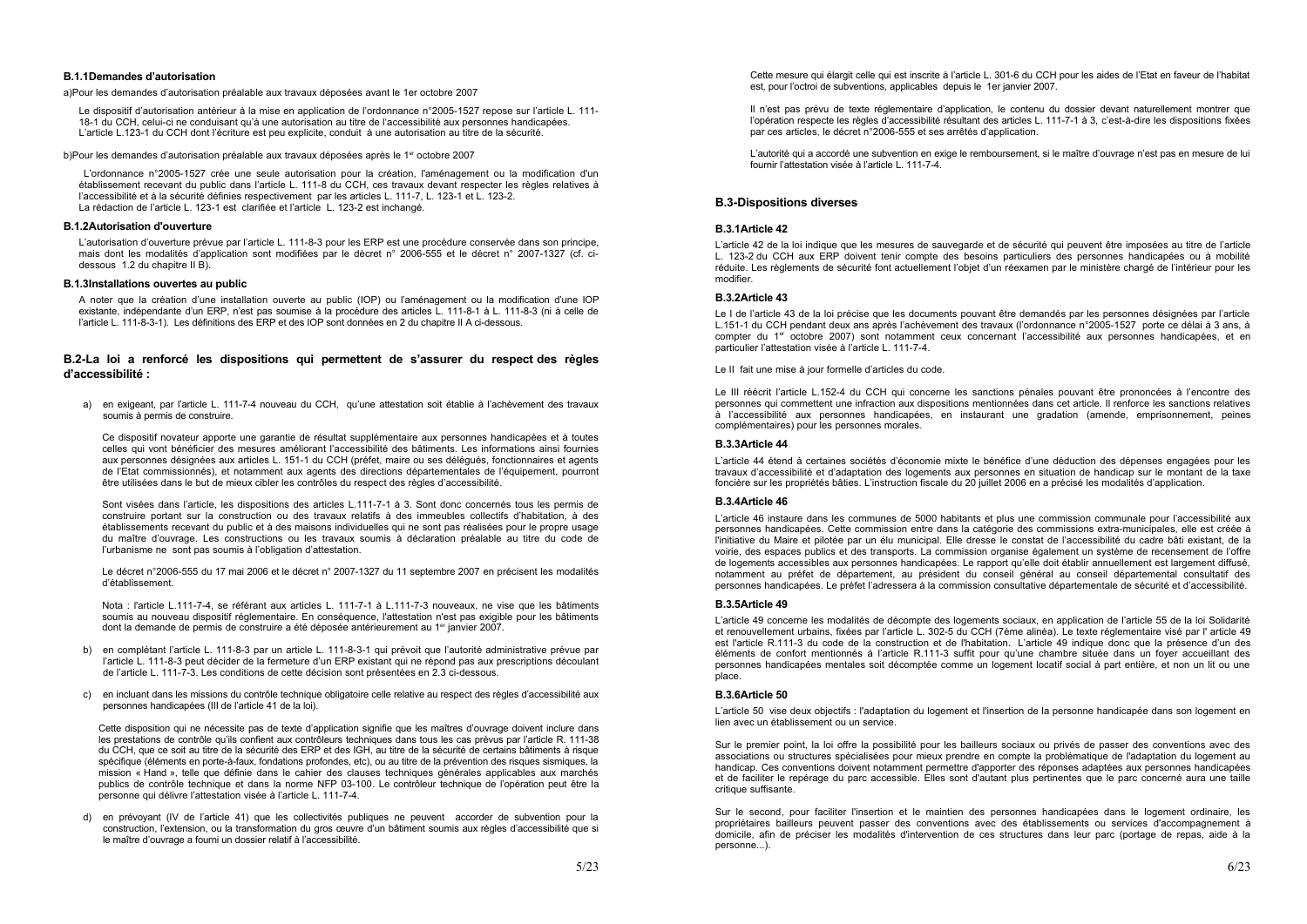Ces conventions ne se substituent pas au contrat de services ou d'accompagnement passé entre la personne handicapée et une de ces structures.

Les schémas d'organisation sociale et médico-sociale mentionnés à l'article 51 peuvent préciser la programmation des établissements et services sociaux et médico-sociaux à créer. Dans cette hypothèse, et si les emplacements nécessaires à la réalisation de ces équipements et services sont indiqués, les communes et les groupement de communes sont tenus d'inscrire dans leurs documents d'urbanisme les réserves foncières correspondantes.

# **B.4-Décision de fermeture**

La loi n'a pas modifié les dispositions relatives à la décision de fermeture d'un ERP prévue par l'article L, 111-8-3-1, par l'autorité qui a décidé de son ouverture, dans le cas où l'ERP ne répondrait pas aux prescriptions de l'article L.111-7. Une telle décision est possible dans les conditions suivantes :

- soit quand un ERP existant avant bénéficié d'une autorisation ne respecte pas les dispositions prévues par celleci :
- soit à partir du 1<sup>er</sup> janvier 2015 pour un ERP qui n'aurait pas été mis en conformité avec les dispositions prévues aux articles R.111-19-7 à R. 111-19-11.

Cette mesure, qui doit être prise au vu d'un constat établi par un agent visé à l'article L, 152-1 du CCH, doit être précédée d'une mise en demeure fixant un délai tenant compte de l'importance des travaux à réaliser. Sous réserve de l'appréciation des tribunaux, la décision doit tenir compte de l'importance des manquements, au regard de l'intérêt de l'établissement pour la vie économique et sociale.

# B.5-Règles d'accessibilité et plans de sauvegarde

L'article 79 de la loi n°2006-872 du 13 juillet 2006 portant engagement national pour le logement a complété l'article L. 313-2 du code de l'urbanisme relatif aux secteurs sauvegardés, pour indiquer que les prescriptions imposées en application de cet article ne peuvent faire obstacle à l'application des règles d'accessibilité d'un immeuble bâti aux personnes handicapées mentionnées à l'article L. 111-7-2 du CCH, sauf pour prévenir la dégradation du patrimoine concerné.

Les règles d'accessibilité applicables aux bâtiments d'habitation collectifs, lorsqu'ils font l'objet de travaux, et aux bâtiments existants où sont créés des logements par changement de destination, prévalent donc par rapport aux prescriptions qui peuvent découler des plans de sauvegarde et de mise en valeur, sauf lorsque ces dernières permettent de prévenir la dégradation du patrimoine constitué par le bâtiment.

# III. Dispositions du décret n°2006-555 du 17 mai 2006, du décret n°2007-1327 du 11 septembre 2007 et des arrêtés du 1er août 2006

Le décret n°2006-555 du 17 mai 2006 relatif à l'accessibilité des établissements recevant du public, des installations ouvertes au public et des bâtiments d'habitation et le décret n°2007-1327 du 11 septembre 2007 constituent les textes réglementaires « pivots » de l'application des dispositions législatives décrites ci-dessus.

Globalement le décret n°2006-555 définit les nouvelles règles d'accessibilité à respecter, lesquelles n'ont pas été modifiées par le décret n°2007-1327 du 11 septembre 2007, ainsi que les procédures d'autorisation applicables aux demandes déposées entre le 1<sup>er</sup> janvier 2007 et le 30 septembre 2007. Le décret n°2007-1327 détermine les procédures d'autorisations qui s'appliquent aux demandes déposées à compter du 1<sup>er</sup> octobre 2007.

# A.Dispositions concernant les règles techniques

# A 1-Généralités

Le décret n°2006-555 modifie le code de la construction et de l'habitation, en abrogeant les anciennes dispositions des articles R. 111-18 à R. 111-18-4 et R.111-19 à R-111-19-3,, pour y substituer les articles R. 111-18 à R. 111-18-11 et R.111-19 à R.111-19-12.

Pour expliciter les articles relatifs aux règles techniques, deux arrêtés d'application du 1er août 2006 sont parus (JO du 15  $a$ oût 2006):

- maisons individuelles lors de leur construction ;
- du public et des installations ouvertes au public lors de leur construction ou de leur création.

L'exposé des dispositions techniques s'effectue dans les paragraphes 2.1.2 à 2.1.6 ci-dessous et dans les annexes 6, 7 et 8 à la présente circulaire, en ne traitant dans ces annexes que les constructions de bâtiments d'habitation et la construction ou la création d'ERP et d'IOP.

Un complément à la circulaire concernant les bâtiments existants paraîtra ultérieurement.

# A.2-Définitions des établissements recevant du public et des installations ouvertes au public

L'article R. 111-19 du CCH n'a pas repris les définitions des ERP et des IOP qui y étaient inscrites.

En ce qui concerne les ERP, la définition est celle de l'article R.123-2 du CCH.

Pour les IOP, aucune définition réglementaire n'a paru possible du fait de la grande variété des installations concernées. Des indications sont données ci-dessous pour la détermination du champ d'application qui devra dans tous les cas s'appuyer sur des critères de bon sens et de mesure :

La notion d'IOP est venue compléter, pour l'accessibilité, celle d'ERP définie initialement pour les besoins de la sécurité contre l'incendie. Il s'agissait alors de désigner des espaces, lieux ou équipements qui, bien que non concernés par les règles de sécurité du fait de leur nature ou de leurs caractéristiques, n'en doivent pas moins être rendus accessibles. L'ancien article R. 111-19, abrogé par le décret n°2006-555, contenait une définition de ces IOP qui s'est avérée peu opératoire du fait du champ trop large couvert par la notion d'aménagement. En effet, si un aménagement urbain tel qu'un jardin public doit sans conteste être soumis à certaines exigences d'accessibilité, un sentier aménagé dans un site naturel (montagne, littoral,...) ne saurait tomber systématiquement sous le coup de ces règles.

Doivent ainsi être considérés comme des IOP :

n'ont pas à respecter de règles d'accessibilité ;

" I'un (NOR: SOCU0611477A) fixant les dispositions prises pour l'application des articles R. 111-18 à R. 111-18-7 du CCH relatives à l'accessibilité aux personnes handicapées des bâtiments d'habitation collectifs et des

- l'autre (NOR: SOCU0611478A) fixant les dispositions prises pour l'application des articles R. 111-19 à R. 111-19-3 et R. 111-19-6 du CCH relatives à l'accessibilité aux personnes handicapées des établissements recevant

- les espaces publics ou privés qui desservent des ERP, les équipements qui y sont installés dès lors qu'ils ne requièrent pas, par conception, des aptitudes physiques particulières : les jeux en superstructure pour enfants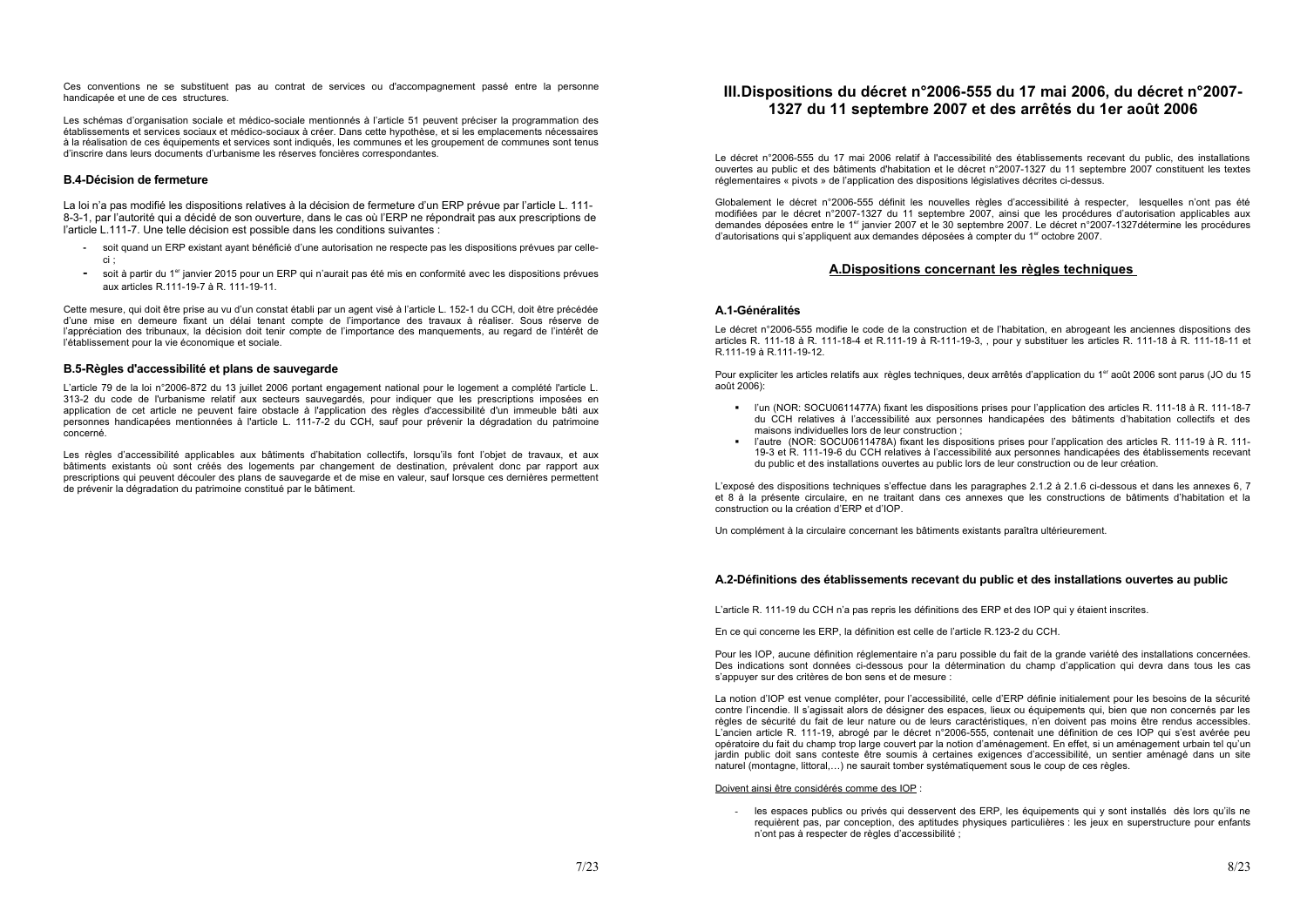- les aménagements permanents et non rattachés à un ERP, tels que les circulations principales des jardins publics, les parties non flottantes des ports de plaisance : les aménagements divers en plein air incluant des tribunes et gradins, etc. ;
- les parties non bâties des terrains de camping et autres terrains aménagés pour l'hébergement touristique,

étant précisé que les éléments de mobilier urbain doivent être accessibles lorsqu'ils sont intégrés à une IOP.

#### Ne sauraient en revanche être considérés comme des IOP :

- les aménagements liés à la voirie et aux espaces publics et en particulier les places publiques et les espaces piétonniers sur dalles, y compris les escaliers mécaniques et les passerelles pour piétons situés dans ces espaces, ainsi que les éléments de mobilier urbain installés sur la voirie ;
- les équipements dont la réglementation est explicitement prévue dans un autre cadre, comme par exemple les arrêts de bus (qui relèvent de la réglementation relative à la voirie) ou les points d'arrêt non gérés (PANG) des lignes ferroviaires (qui relèvent de la transposition des spécifications techniques européennes d'interopérabilité des services de transport);
- tout ce qui relève d'aménagements en milieu naturel comme les sentiers de promenade ou de randonnée, les plages;
- les équipements mobiles de liaison entre un bâtiment terminal et un système de transport (passerelles mobiles d'accès aux avions, aux bateaux, ...);
- les équipements de sports et loisirs nécessitant par destination des aptitudes physiques minimales tels que murs d'escalade, pistes de ski, équipements divers de jeux pour enfants ou adultes (toboggans, ponts de singe, toiles d'araignée, ...), pistes de « bmx » ou de vélo-cross, « skate-parcs », ...

Le cas des équipements de liaison comme les escaliers mécaniques ou les passerelles pour piétons, par exemple, doit être étudié selon le contexte : lorsque ces équipements sont intégrés dans un bâtiment ou ses abords (situés à l'intérieur de la parcelle) ou dans l'enceinte d'une IOP (jardin public par exemple), ils respectent les règles applicables aux bâtiments (ERP ou habitation) et aux IOP : en revanche. lorsqu'ils sont situés sur la voirie ou dans un espace public, ils relèvent de la réglementation correspondante.

#### A.3-Les orientations retenues pour la rédaction du décret et des arrêtés sont les suivantes :

a) La rédaction du décret et des arrêtés vise l'objectif d'assurer l'accessibilité des bâtiments à tous les habitants, les visiteurs et les usagers, en portant évidemment une attention particulière aux personnes handicapées.

Il s'agit de prendre en compte les aptitudes de toutes les personnes handicapées dans les actions qu'elles ont à mener dans leur environnement bâti. Le décret ne fait pas mention, comme l'article L. 111-7, des types de handicaps notamment pris en compte : physique, sensoriel, cognitif, mental ou psychique. Mais ses dispositions, et celles des arrêtés, ont été rédigées en veillant à ce que les besoins des personnes ayant ces types de handicaps et capables d'accéder et d'utiliser de facon indépendante les bâtiments d'habitation ou les ERP, soient concrètement traduits.

b) La définition des performances attendues du cadre bâti :

Des objectifs sont assignés à chaque équipement ou bâtiment. Ils correspondent au service rendu recherché. Les performances permettent la réalisation des attentes des personnes en termes d'activités, c'est-à-dire d'utilisation et de jouissance des lieux dans les conditions de commodité et de confort adaptées au service que l'on vient y chercher. Les dispositions des arrêtés sont soit très précises, notamment pour les règles géométriques, soit formulées en termes d'objectif qui peuvent être satisfaits de plusieurs manières. Le texte des annexes techniques et les illustrations qui l'assortissent apportent une aide aux maîtres d'ouvrage et aux concepteurs, ainsi qu'aux décideurs (permis de construire, autorisation ERP) et aux commissions appelées à formuler un avis.

c) Au sein des articles des arrêtés, les dispositions ont été réparties par éléments du bâtiments (cheminements extérieurs, stationnement,...) dans une logique de progression dans le bâtiment et pour faciliter la lecture de la réglementation aux différents métiers de la construction.

#### A.4-Dispositions particulières

#### A.4.1Bâtiments à usage d'habitation

a) L'article R. 111-18 donne la définition des bâtiments d'habitation collectifs au sens de l'accessibilité aux personnes handicapées. Cette définition est spécifique aux règles d'accessibilité. Tout bâtiment d'habitation qui n'est pas collectif est considéré comme maison individuelle ou ensemble de maisons individuelles.

b) Les maisons individuelles entrant dans le champ d'application de la sous-section 2

- Le décret précise la loi en définissant les maisons qui n'entrent pas dans le champ d'application de la soussection 2. Ce sont celles dont le maître d'ouvrage n'est pas un professionnel construisant pour autrui, c'est à dire les maisons réalisées sur contrat de maison individuelle avec ou sans plan (articles L.231-1 et L 232-1 du CCH), les contrats de constructions d'entreprises ou de maîtrise d'œuvre, les maisons construites par leur maître d'ouvrage.

En revanche, les maisons vendues en l'état futur d'achèvement (VEFA), les opérations de construction pour la location privée ou de logements sociaux, les opérations de construction pour la vente après achèvement doivent respecter les règles d'accessibilité.

- d'habitation collectif), est plus large que celles données :
	- dans l'arrêté du arrêté du 31 janvier 1986 relatif à la protection contre l'incendie des bâtiments d'habitation
	- dans l'article R.231-1 du CCH (construction de maisons individuelles).

Cette définition est ainsi spécifique à l'accessibilité aux personnes handicapées ; une maison individuelle étant considérée comme un bâtiment d'habitation non collectif au sens de l'article R. 111-18, c'est-à-dire dans lequel ne sont pas superposés plus de deux logements distincts desservis par des parties communes bâties.

c) L'article 9 du décret n°2006-555 modifie l'article R. 111-5 du CCH qui porte sur l'obligation d'installation d'un ascenseur dans certains bâtiments d'habitation neufs ou extensions. Le seuil déclencheur théorique (R+3) de l'obligation est inchangé, mais :

- 
- obligatoire pour les permis de construire déposés à partir du 1er janvier 2008.

#### A.4.2Les établissements nouveaux recevant du public (sous-section 4)

a)Le champ d'application de la réglementation actuelle est inchangé, sauf exceptions.

Sont concernés par les règles inscrites aux articles R. 111-19 à R. 111-19-6 et dans l'arrêté du 1er août 2006, la construction ou la création par changement de destination, avec ou sans travaux, d'un ERP, quelle que soit sa catégorie au sens de l'article R. 123-19, ainsi que d'une IOP.

b)Les exceptions concernent les nouveaux ERP de cinquième catégorie créés par changement de destination pour accueillir les professions libérales. Il a en effet été considéré que la nécessité de la présence dans le tissu urbain de certaines de ces professions justifiait que des règles adaptées, c'est-à-dire celles s'appliquant aux ERP existants, soient prévues : les règles sont définies par le III de l'article R. 111-19-8 et dans l'arrêté d'application relatif aux ERP existants. Ainsi ces ERP devront se mettre en conformité avec les règles correspondantes avant le 1<sup>er</sup> janvier 2011. L'arrêté du 9 mai 2007 relatif à l'application de l'article R. 111-19 indique que ces ERP sont les locaux à usage professionnel exclusif ou à usage mixte professionnel et d'habitation, aménagés dans des locaux à usage d'habitation existants.

c)Des règles supplémentaires sont prévues à l'article R. 111-19-3 pour les ERP comportant des locaux à sommeil, des douches ou des cabines d'essayage, des caisses pour le paiement ; elles sont inscrites dans les articles 16 à 19 de l'arrêté du 1er août 2006.

d)Des arrêtés supplémentaires concernant les enceintes sportives, les établissements de plein air et les établissements concus en vue d'offrir au public une prestation audiovisuelle ou sonore, sont prévus aux articles R, 111-19-4 (création d'ERP) et R. 111-19-11 (ERP existants). Ces arrêtés prescriront des obligations complémentaires aux règles fixées par les arrêtés du 1er août 2006.

e)Des arrêtés relatifs à certains établissements spéciaux pour lesquels les règles de la sous-section sont inadaptées (prisons, structures en toiles, refuges de montagne, etc.) sont prévus aux articles R, 111-19-5 (création d'ERP) et R, 111-19-12 (ERP existants). Ces arrêtés, qui seront à prendre par les ministres concernés, définiront les prescriptions spécifiques qui s'appliqueront à ces établissements. En attendant la parution des arrêtés, aucune règle d'accessibilité ne s'applique à eux. Cependant, pour ce qui est des établissements militaires, la non-parution des arrêtés définis au b des articles R. 111-19-5 et R. 111-19-12 entraîne leur soumission temporaire aux règles générales.

f)Les gares de transports collectifs sont considérées comme des ERP et sont donc soumises aux obligations correspondantes. Elles présentent cependant la particularité de relever également de l'article 45 de la loi, qui impose aux autorités organisatrices de transports (AOT) l'élaboration de schémas directeurs d'accessibilité des services dont elles sont responsables, dans les trois ans à compter de la publication de la loi (soit avant le 12 février 2008).

Ces schémas permettront notamment d'assurer une cohérence globale sur les réseaux de transport concernés, et notamment sur les réseaux régionaux de transport ferroviaire, et de définir les services de transport de substitution ou les mesures de substitution à mettre en place dans le cas de dérogation aux dispositions de la loi relatives aux ERP ou, plus généralement, aux systèmes de transport. Il est important que cette cohérence soit respectée lors des

D'un point de vue technique, la définition de la maison individuelle, (implicitement déduite de celle d'un bâtiment

- l'article indique la façon de décompter les étages et ajoute des obligations de desserte des étages

- lorsque le seuil n'est pas atteint et lorsque la partie du bâtiment concernée comporte plus de 15 logements en étage, une réservation permettant une installation ultérieure d'un ascenseur sera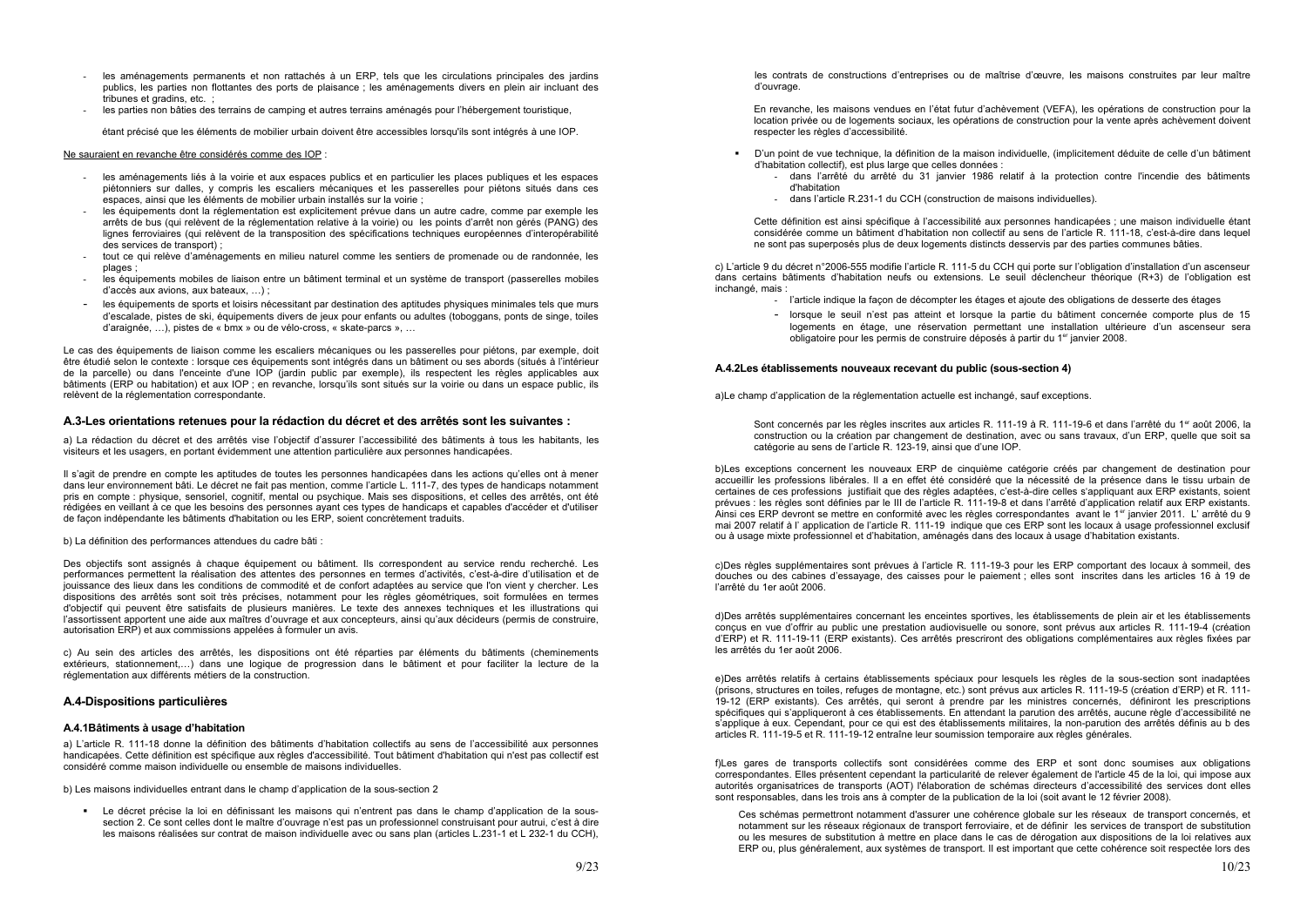travaux de mise en accessibilité. La directive ministérielle du 13 avril 2006 prévoit à cet effet que "les dispositions retenues et les dérogations proposées [pour la mise en accessibilité d'une gare ou d'une halte ferroviaire] pourront s'apprécier au regard des dispositions générales arrêtées dans le schéma directeur de mise en accessibilité du service de transport public du réseau ferroviaire concerné".

En particulier, lors des demandes de dérogation qui seront effectuées gare par gare auprès des CCDSA géographiquement compétentes (les gares d'une même ligne peuvent être situées dans différents départements et l'examen des dossiers concernera par conséquent plusieurs CCDSA), le schéma directeur d'accessibilité des services de transport concerné devra impérativement être joint au dossier de chaque demande pour apprécier la cohérence globale des dispositions retenues pour réaliser l'accessibilité du réseau.

#### A.4.3Déduction forfaitaire de la SHON

L'article R.112-2 du code l'urbanisme a été modifié par le décret n°2006-555 pour permettre, lors du calcul de la surface de plancher hors oeuvre nette d'une construction, de déduire de la surface hors oeuvre brute, une surface forfaitaire de 5 m<sup>2</sup> par logement respectant les règles d'accessibilité intérieures visées :

- à l'article R. 111-18-2 pour les bâtiments d'habitation collectifs neufs
- a l'article R. 111-18-6 pour les maisons individuelles neuves
- à l'article R. 111-18-8 pour les logements créés dans des bâtiments existants  $\mathbf{r}$  .
- à l'article R.111-18-9 pour les rénovations importantes de logements visées à cet article.

Les 5 m<sup>2</sup> se calculent globalement en fonction du nombre de logements mis en conformité ou nouveaux.

# A.5-Motifs des dérogations (articles R. 111-18-3, R. 111-18-7, R. 111-18-10, R. 111-19-6; R111-19- $10<sub>1</sub>$

Les dérogations peuvent être demandées au titre :

- de l'article R. 111-18-3 pour la construction de bâtiments d'habitation collectifs ou de l'article R.111-18-10 pour les travaux portant sur des bâtiments d'habitation collectifs existants :
- de l'article R.111-18-7 pour la construction de maisons individuelles répondant aux conditions de l'article R.111-18-
- de l'article R. 111-19-6, lors de la construction ou de la création d'un ERP ou d'un IOP selon le champ d'application défini à l'article R. 111-19 ;
- des articles R.111-19-6 et R.111-19-10 pour les ERP et les IOP existants, ainsi que pour les ERP de 5<sup>ème</sup> catégorie désignés à l'article R.111-19-7 (professions libérales)

#### A.5.1 Dérogations techniques

Elles concernent aussi bien les constructions neuves, les créations d'ERP ou d'IOP que les ERP et les IOP existants.

a) Pour les travaux de construction, les dérogations ne peuvent qu'être exceptionnelles. L'impossibilité technique ne saurait résulter d'un problème de construction « pur » dans la mesure où l'on construit à partir de rien.

En revanche, des contraintes particulières peuvent résulter de l'implantation de cette construction neuve sur un terrain dont les caractéristiques de taille, de forme, de relief ou d'inclusion dans un tissu urbain constitué peuvent rendre impossible le respect d'une ou plusieurs règles d'accessibilité. Ce peut être le cas par exemple d'une construction « en dent creuse » sur parcelle urbaine étroite ou d'une construction sur site très pentu qui empêche objectivement la satisfaction d'une des règles d'accessibilité.

La possibilité de recours à la dérogation permet dans ce type de situations d'éviter de rendre un terrain inconstructible de fait. Elle s'étudie, par définition, au cas par cas et pour les seules dispositions dont le maître d'ouvrage pourra démontrer l'inapplicabilité. Il devra veiller à être aussi proche que possible des règles d'accessibilité pour lesquelles il demande une dérogation.

b) La prévention des risques, et en premier lieu les risques d'inondation, est également susceptible d'entraîner des contraintes constructives incompatibles avec l'accessibilité totale du bâtiment : dans les zones des plans de prévention des risques où les constructions sont admises, les règles de prévention habituelles prescrivent que le niveau habitable ou utilisé pour un ERP est construit au dessus de la cote atteinte par les plus hautes eaux : cette cote peut être telle que les règles d'accessibilité au bâtiment, en particulier la pente maximale du chemin d'accès, ne peuvent être respectées sans devoir réaliser un chemin d'accès d'une très grande longueur, qui peut d'ailleurs constituer un obstacle à l'écoulement des eaux. Il convient alors, en fonction de la situation du terrain, de la hauteur effective du niveau utile par rapport au sol. de la fréquence des inondations, de trouver des solutions de compromis qui respectent au mieux les deux objectifs de la prévention des risques et de l'accessibilité aux personnes handicapées.

c) Dans la mesure où la création d'un ERP par changement de destination, avec ou sans travaux, est considérée équivalente à la construction d'un ERP nouveau, le décret permet qu'une dérogation puisse être éventuellement

accordée lorsque la présence des constructions existantes qui sont conservées est un obstacle au respect complet de l'ensemble des exigences.

d) Dans le cas de bâtiments existants, l'impossibilité technique peut également résulter des contraintes d'urbanisme (limites de prospects ou d'occupation des sols notamment), lorsque celles-ci empêchent une extension qui pourrait être rendue nécessaire par l'application des règles d'accessibilité (installation d'un ascenseur par exemple).

#### A.5.2Dérogations pour préservation du patrimoine

Ce motif de dérogation peut être invoqué pour des bâtiments d'habitation existants (R.111-18-10) ainsi que des ERP ou IOP existants (R.111-19-10), mais aussi lors de la création dans un bâtiment existant de logements par changement de destination (R.111-18-10), d'ERP ou d'IOP (R.111-19-6).

Outre les dispositions de l'article 79 de la loi ENL (voir 1.2.4. ci-dessus), les articles réglementaires correspondants mentionnent les situations juridiques relatives à la préservation du patrimoine architectural, urbain ou paysager qui peuvent conduire à une dérogation. Il convient que soit très clairement précisée la disposition concernant cette préservation qui est incompatible avec l'accessibilité et que soit systématiquement recherché une solution satisfaisant les deux objectifs. Ainsi que le prévoit le décret n° 2006-1089 du 30 août 2006, le chef du service départemental de l'architecture et du patrimoine a voix consultative lors de la réunion de la CCDSA.

#### A.5.3Dérogations pour disproportion manifeste entre les améliorations apportées et leurs conséquences.

Ce motif ne peut être invoqué que pour des bâtiments d'habitation existants (R.111-18-10) ou des ERP ou IOP existants  $(R.111 - 19 - 10)$ .

a) concernant les bâtiments d'habitation :

Le maître d'ouvrage des travaux soumis aux règles d'accessibilité doit produire, en appui de sa demande de dérogation à tout ou partie de ces règles, un rapport d'analyse des bénéfices et inconvénients résultant de leur application.

La juste appréciation de ces bénéfices nécessite que le rapport indique au minimum, pour chacune des règles auxquelles ils serait dérogé. Je nombre de logements concernés par la règle et les conséquences concrètes de l'application des règles, en veillant à préciser si cette application aurait pour effet de rendre accessibles des espaces ne l'étant pas (cas par exemple de la mise en œuvre d'un plan incliné pour franchir une marche) ou simplement d'apporter une plus grande facilité d'accès (cas d'une circulation existante de largeur inférieure à la règle mais permettant déjà la circulation d'une personne en fauteuil roulant).

Pour l'appréciation des inconvénients, plusieurs critères peuvent entrer en ligne de compte et notamment un éventuel conflit avec d'autres règles techniques (qui devra être très clairement démontré), ou l'impact économique des travaux entraînés par l'application de chacune des règles pour lesquelles une dérogation est demandée (cet impact devra être estimé par un maître d'œuvre).

b) concernant les FRP :

La disproportion manifeste est avérée lorsque les travaux d'accessibilité prévus aux articles R. 111-19-8 et R. 111-19-9 sont susceptibles d'avoir des conséquences excessives sur l'activité de l'établissement. Doivent notamment être pris en compte dans ce cadre :

- requis et de l'impossibilité d'étendre la surface occupée ;
- nécessaires à l'appréciation de la situation financière de l'établissement ;
- de la qualité du service rendu aux personnes handicapées.

Dans tous les cas (habitations ou ERP), il y a lieu de considérer non seulement les travaux rendus directement obligatoires par la réglementation, mais aussi les travaux induits indirectement par cette obligation comme des travaux de finition, d'isolation thermique ou de sécurité par exemple.

#### A.5.4Dérogations pour les logements à occupation temporaire ou saisonnière dont la gestion et l'entretien sont assurés de facon permanente.

L'esprit du texte est de proposer pour l'ensemble des logements à occupation temporaire ou saisonnière une possibilité de dérogation sous réserve que 5% des logements proposés offrent en plus des caractéristiques minimales des caracté-

- une réduction significative de l'espace dédié à l'activité de l'ERP, du fait de l'encombrement des aménagements

l'impact économique du coût des travaux, lorsqu'il est tel qu'il pourrait entraîner le déménagement de l'activité, une réduction importante de celle-ci et de son intérêt économique, voire la fermeture de l'établissement. Il conviendra bien entendu d'apprécier ces éléments au regard de la situation particulière de chaque établissement. En particulier, l'exploitant devra fournir à l'appui de sa demande de dérogation toutes pièces

l'impact réel de la dérogation au regard du coût des travaux, en distinguant les dérogations qui se traduiraient par l'impossibilité d'accès à la prestation de celles qui n'auraient pour conséquence qu'une dégradation modérée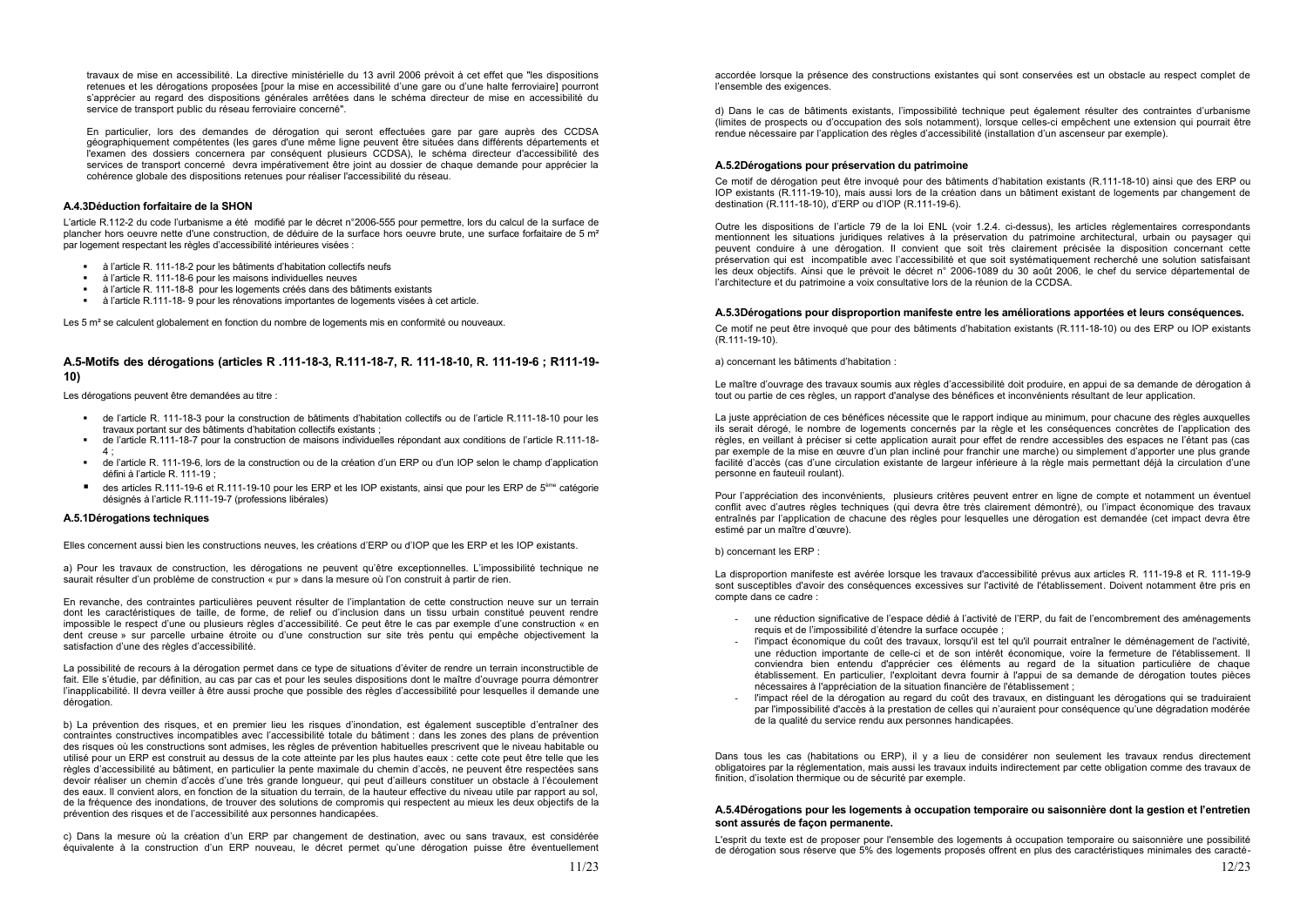ristiques d'accessibilité supplémentaires. En effet, l'adaptabilité du logement moyennant des travaux, même simples, ne fonctionne pas dans le cas de séjours de courte durée et il est bien préférable de raisonner en quotas de logements adaptés, prêts à accueillir des personnes handicapées.

Cependant, bien que le principe soit le même pour l'habitat individuel et pour le collectif, le décret ne propose ce motif de dérogation que dans le cas des bâtiment d'habitation collectif et est muet sur le cas des maisons individuelles isolées ou groupées.

En attendant une modification du décret, vous pouvez inviter les commissions à examiner les projets de logements à occupation temporaire en maisons individuelles (villages de vacances par exemple) en s'appuyant au mieux sur les possibilités de dérogation pour des motifs techniques dans l'objectif de permettre la production dès livraison d'un part de logements totalement adaptés plutôt qu'une adaptabilité de l'ensemble des logements.

### A.6-Dates d'application

L'article 13 du décret n°2006-555 fixe au 1<sup>er</sup> ianvier 2007 la date d'application du décret et des arrêtés. Les mentions « sauf dispositions contraires » concernent les dispositions techniques dont la date de mise en oeuvre est fixée au delà du 1<sup>er</sup> janvier 2007 : réserve pour ascenseurs dans les bâtiments d'habitation collectifs (1<sup>er</sup> janvier 2008) ; accès aux balcons, terrasses et loggias dans les bâtiments d'habitation (1<sup>er</sup> janvier 2008) ; adaptation de douches accessibles dans les bâtiments d'habitation (1<sup>er</sup> janvier 2010).

# B. Procédures d'autorisation de travaux et d'autorisation d'ouverture pour les ERP et procédures de dérogation pour les bâtiments d'habitation concernant les demandes déposées entre le 1<sup>er</sup> janvier 2007 et le 30 septembre 2007

Les références au code l'urbanisme dans ce chapitre B sont celles de sa rédaction antérieure au décret n°2007-18 relatif au permis de construire.

#### B.1-Article 6 du décret n°2006-55 (demandes déposées entre le 1<sup>er</sup> janvier 2007 et le 30 septembre 2007)

Il concerne les procédures d'autorisation des ERP et les procédures de dérogation pour ces établissements et les bâtiments d'habitation

a) Il introduit d'abord les articles R. 111-19-13 à R. 111-19-15 du code de la construction et de l'habitation, qui reprennent les procédures d'instruction des demandes d'autorisation existantes au titre de l'article L. 111-8-1 de ce code pour la création. l'aménagement ou la modification d'un ERP, qui étaient fixées par les art R. 111-19-4 à R.111-19-6. Les procédures restent quasiment identiques, en particulier le lien avec la procédure du permis de construire. Seules changent les références aux sous-sections et articles régissant ces travaux au regard de l'accessibilité aux personnes handicapées, et certaines exigences sont aioutées.

Le dossier de demande d'autorisation est déposé en mairie du lieu des travaux. Il comporte les plans et documents nécessaires pour que l'autorité compétente puisse s'assurer que le projet de travaux respecte les règles d'accessibilité. Celles-ci avant été modifiées, il convient que ces plans et documents apportent les éléments nécessaires, montrant que les dispositions de l'arrêté du 1<sup>er</sup> août 2006 relatif aux ERP sont respectées au stade de la conception. Ces éléments doivent bien entendu tenir compte de l'élargissement des règles d'accessibilité à tous les types de handicaps.

Lorsque les travaux ne sont pas soumis à permis de construire, le dossier de demande d'autorisation est remis en trois exemplaires.

Lorsque les travaux sont également soumis à permis de construire, le dossier de demande de permis de construire qui tient lieu de demande d'autorisation de travaux, comprend les pièces précitées en autant d'exemplaires que de dossiers exigibles (article R 421-8 du code de l'urbanisme). Leur absence rend le dossier de demande de permis de construire (de même que le dossier de demande d'autorisation) incomplet. Le délai d'instruction ne commence à courir qu'à l'obtention des pièces complémentaires qui devront être demandées dans les conditions prévues à l'article R.421-13 du code de l'urbanisme.

Le dossier comporte le cas échéant une demande de dérogation aux règles d'accessibilité, qui doit être justifiée au regard des motifs prévus par le décret n°2006-655.

L'article R-111-19-14 prévoit, conformément au dernier alinéa de l'article L. 111-7-3 du CCH que parmi les documents à produire en cas de demande de dérogation portant sur les règles d'accessibilité relatives aux ERP existants remplissant une mission de service public, une proposition de mesure de substitution est faite.

b) L'autorité compétente pour instruire la demande d'autorisation relative à un ERP et prendre une décision reste le maire si l'opération ne fait pas l'objet d'un permis de construire.

Dans le cas contraire, c'est l'autorité chargée d'instruire le permis et de prendre une décision qui instruit et prend une décision sur la demande d'autorisation : il s'agit, suivant le cas, du préfet, du maire ou du président de l'établissement public de coopération intercommunale (article R. 111-19-18 se substituant à l'article R. 111-19-9).

Ces autorités agissent au nom de l'Etat pour la procédure d'autorisation et de décision relative à l'ERP, même si les autorités des collectivités territoriales délivrent le permis de construire au nom de ces dernières.

c) L'article R.111-19-16 réécrit l'ancien article R.111-19-7 concernant les procédures de consultation de la CCDSA ou des commissions locales compétentes.

- Le paragraphe I est relatif à cette consultation, lorsque celui qui présente la demande d'autorisation de travaux prévue à l'article L. 111-8-1 ne demande pas de dérogation. La consultation de la CCDSA est effectuée par l'autorité qui instruit la domando

La composition de la CCDSA, celle de la sous-commission départementale pour l'accessibilité des personnes handicapées et le fonctionnement de cette dernière ont été modifiés par le décret n°2006-1089 du 30 août 2006.

Ces modifications et les modalités d'instruction des dossiers ont été précisées par la circulaire DGUHC 2006-96 du 21 décembre 2006.

Celle-ci a indiqué que les modalités de création des commissions d'accessibilité d'arrondissement, intercommunale et communale restent inchangées: le préfet de département a la possibilité de les créer dans les conditions définies au deuxième alinéa du I de l'article R. 111-19-16.

Concrètement, l'autorité qui instruit la demande d'autorisation transmet le dossier au secrétariat de la commission qui est habilitée à prononcer un avis.

Le délai de consultation de la commission concernée reste fixé à un mois à partir de la transmission du dossier.

- Le paragraphe II concerne les demandes de dérogation relatives aux ERP et IOP nouveaux (art R.111-9-6) et aux bâtiments d'habitation (art R. 111-8-3 et R.111-8-7).

Dans le premier cas, l'autorité qui instruit la demande d'autorisation ERP consulte, si elle est différente, le préfet de département qui aura à prendre une décision sur la demande de dérogation au terme de la consultation de la CCDSA.

Dans les cas de demande de dérogation concernant les IOP ou les bâtiments d'habitation. le préfet de département est saisi soit directement par le demandeur s'il n'y a pas permis de construire, soit par le maire dans le cas d'un permis de construire.

Il est rappelé que, s'agissant de bâtiments d'habitation, une demande de permis de construire n'a pas à être analysée au regard des règles de construction (et en particulier de celles relatives à l'accessibilité), que cette demande soit relative à la construction de bâtiments d'habitation ou à des travaux effectués sur un bâtiment existant. En revanche, l'article L. 111-7-4 a instauré une attestation de conformité aux règles d'accessibilité, à produire par le maître d'ouvrage à l'achèvement des travaux soumis à permis de construire.

La consultation de la CCDSA sur les demandes de dérogation relève soit de la commission plénière, qui en délèque généralement la mission à la sous-commission départementale pour l'accessibilité des personnes handicapées, soit éventuellement d'une commission d'arrondissement pour l'accessibilité aux personnes handicapées, si le préfet en a créé une. Les délais de réponse de la commission consultée et du préfet sont fixés respectivement à un et deux mois.

La décision du préfet sur la demande de dérogation (dans le cas d'ERP ou IOP nouveaux ou de bâtiment d'habitation) n'est pas liée par l'avis de la CCDSA. En revanche celle de l'autorité qui est chargée de délivrer l'autorisation au titre de l'article L. 111-8-1 est liée par la décision préfectorale.

Le préfet doit se prononcer dans le délai de deux mois à compter de la réception de la demande dès lors que celle-ci est complète. Au delà son avis est réputé favorable et ceci quel que soit l'avis de la commission consultée.

- Le paragraphe III concerne les cas où une dérogation est demandée au titre de l'article R. 111-19-10, lors de travaux de modification ou d'extension d'un ERP existant selon le champ d'application défini à l'article R, 111-19-7. Les modalités de consultation sont identiques à celles mentionnées au II, mais la dérogation ne peut être accordée que sur avis conforme de la CCDSA, c'est-à-dire dans la quasi-totalité des cas, de la sous-commission départementale pour l'accessibilité des personnes handicapées ou de la commission d'arrondissement éventuelle. Si la commission consultée n'a pas formulé son avis dans le délai d'un mois, il est réputé favorable.

Le préfet doit se prononcer dans le délai de deux mois à compter de la réception de la demande dès lors que celle-ci est complète. Au delà son avis est réputé favorable et ceci quel que soit l'avis de la commission consultée.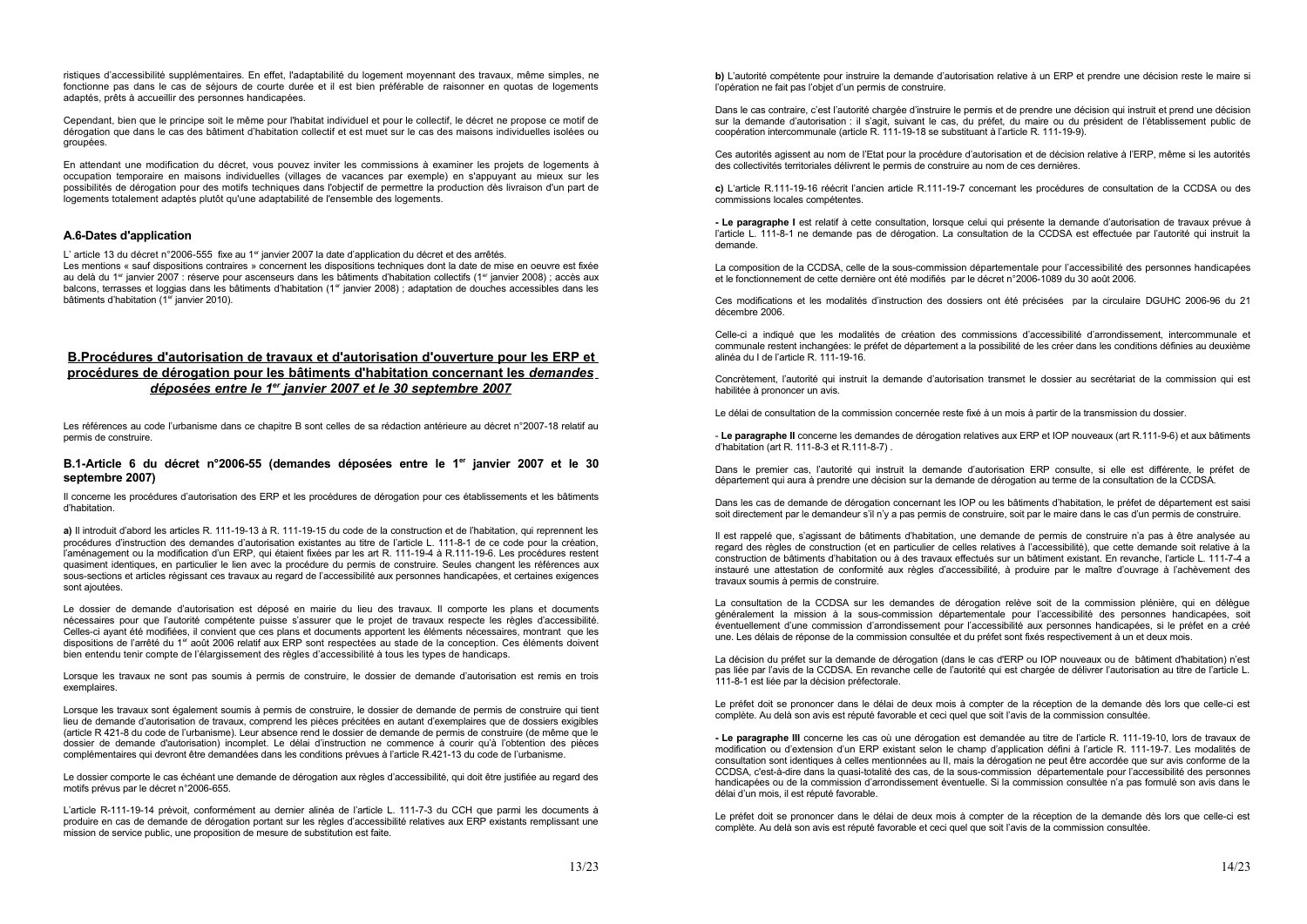d) L'article R. 111-19-18 reprend les dispositions de l'ancien article R. 111-19-9 sans apporter de changement, à l'exception de la suppression du dernier alinéa du second article relatif à la motivation du rejet, formule qu'il n'est plus nécessaire de mentionner, compte tenu des jurisprudences relatives aux décisions administratives.

#### B.2-Article 7 du décret n°2006-555 (autorisation d'ouverture des ERP) (demandes déposées entre le 1<sup>er</sup> janvier 2007 et le 30 septembre 2007)

L'article 7 du décret modifie la procédure administrative d'autorisation d'ouverture au titre de l'accessibilité (celle relative à la sécurité restant inchangée). Il concerne aussi bien les ERP nouveaux que les ERP existants faisant l'objet de travaux.

L'instauration d'une obligation de fourniture d'une attestation à l'achèvement de travaux lorsqu'ils sont soumis à permis de construire (Article L. 111-7-4 du CCH) et ce, quel que soit l'importance des travaux, a conduit à modifier les conditions dans lesquelles les autorisations d'ouverture « accessibilité » sont délivrées pour ces établissements.

L'article R.111-19-19, introduit par l'article 7, modifie les dispositions antérieures de l'article R. 111-19-10, en ne prévovant plus de visite de réception lorsque les travaux ont donné lieu à l'établissement de l'attestation. Il convenait en effet d'éviter les doubles procédures de vérification ayant le même objet. En outre les différences éventuelles d'appréciation sur le respect des règles entre l'avis de la commission chargée de la visite et celui de la personne chargée d'établir l'attestation risquaient de provoquer des confusions.

Les visites de réception au titre de l'accessibilité restent obligatoires chaque fois que l'attestation ne sera pas requise, c'est à dire quand les travaux ne donnent pas lieu à permis de construire et qu'ils concernent les ERP de la 1<sup>ère</sup> à la 4<sup>ème</sup> catégorie ou les ERP de 5<sup>ème</sup> catégorie disposant de locaux d'hébergement pour le public.

Les visites de réception au titre de la sécurité sont maintenues.

L'article R. 111-19-20 définit l'autorité qui délivre l'autorisation d'ouverture « accessibilité » et les conditions de notification de celle-ci, en faisant référence aux articles R. 111-19-17 et R. 111-19-18.

L'autorité qui délivre l'autorisation le fait au vu de l'attestation prévue par l'article L. 111-7-4 si celle-ci est requise, ou au vu de l'avis de la CCDSA ou de la commission en dépendant dans les autres cas.

### B.3-Article 8 du décret n°2006-555 (attestation à l'achèvement des travaux) (demandes déposées entre le 1<sup>er</sup> janvier 2007 et le 30 septembre 2007)

a) L'article 8 explicite la procédure que doit suivre le maître d'ouvrage pour faire établir l'attestation instaurée par l'article L.111-7-4. Celle-ci ne concerne que les constructions, extensions et travaux sur un bâtiment soumis à permis de construire au sens de l'article L. 421-1 du code de l'urbanisme, à condition qu'ils ne soient pas entrepris par une personne construisant ou améliorant un logement pour son propre usage.

L'article R.111-19-21 reprend tout d'abord le champ d'application de l'article L. 111-7-4. Le maître d'ouvrage désigne la personne de son choix, à condition qu'elle réponde aux conditions fixées par les articles L. 111-7-4 et R. 111-19-22. Il s'agit donc d'une personne morale ou physique qui peut être :

- un contrôleur technique au sens de l'article L. 111-23, titulaire d'un agrément en cours de validité du ministre chargé de la construction l'habilitant à intervenir sur un bâtiment. La liste des contrôleurs agréés peut être consultée sur le site http://www.btp.equipement.gouv.fr/. La personne qui délivre l'attestation peut être le contrôleur technique de l'opération.
- " un architecte qui ne peut être celui qui a signé le permis de construire, c'est à dire celui qui a effectivement signé ou qui fait partie du cabinet de celui qui a signé. Bien que le décret ne le précise pas, et au cas où le signataire de la demande de permis ne serait pas l'architecte auteur du projet, celui-ci ne peut en aucun cas délivrer l'attestation, du fait de sa dépendance manifeste vis-à-vis du maître d'ouvrage.

L'attestation doit constater si les travaux réalisés respectent les règles d'accessibilité applicables, compte tenu, le cas échéant, des dérogations accordées ou des prescriptions inscrites dans le permis de construire. Compte tenu de l'architecture des textes, la vérification doit s'effectuer au regard à la fois des dispositions du décret n°2006-555 et des arrêtés d'application.

L'article R.111-19-23 prévoit des pénalités en cas d'infraction aux règles fixées par l'article R.111-19-22 (qualification, indépendance) par les personnes chargées d'établir les attestations.

Le dernier alinéa de l'article R. 111-19-21 prévoit que le maître d'ouvrage doit envoyer l'attestation à l'autorité qui a délivré le permis de construire, c'est-à-dire suivant le cas au préfet, au président de l'EPCI ou au maire, dans un délai de trente jours calendaires à compter de la date d'achèvement des travaux.

b) L'arrêté du 22 mars 2007 fixant les dispositions prises pour l'application des articles R. 111-19-21 à R. 111-19-24 du CCH relatives à l'attestation définit les conditions dans lesquelles l'attestation doit être établie, sa forme et son contenu.

Le premier alinéa de l'article 2 définit le moment où l'attestation doit être établie : avant la date d'achèvement des travaux (marquée par la réception de l'ouvrage) ou avant la date de livraison si celle-ci est antérieure à la première. Il convient en effet que la vérification du respect des règles d'accessibilité s'effectue avant la livraison au propriétaire ou au gestionnaire final. Or, dans certains cas, et notamment lorsqu'un client prend possession d'un appartement acheté à un promoteur, la livraison peut intervenir bien avant la réception globale des travaux..

Le deuxième alinéa permet d'établir des attestations séparées et claires en fonction de l'usage des parties de la construction (habitat ou ERP), et le troisième permet de fournir des attestations lors de travaux par tranche, sous condition de fonctionnalité au regard des règles d'accessibilité (celles concernant les accès ou le parking notamment).

L'article 3 dresse la liste des documents que le maître d'ouvrage doit remettre à la personne qui établit l'attestation, pour que celle-ci puisse faire sa mission en tenant compte des dispositions constructives détaillées définies au niveau de la conception ou réalisées. Le maître d'ouvrage donne tout document facilitant le bon déroulement de la mission, de manière à alléger celle-ci ; notamment s'il existe un ascenseur, les attestations CE et à la norme NF EN 81-70 sont fournies au maître d'ouvrage par l'installateur.

Le I de l'article 4 décrit le contenu des attestations correspondant à chacune des catégories de construction, en renvoyant à des annexes qui définissent la forme des attestations. Chacune de ces annexes donne la liste des règles d'accessibilité à vérifier en fonction du décret et de l'arrêté correspondant.

Les annexes relatives aux ERP existants et aux travaux réalisés dans les bâtiments d'habitation collectifs existants seront établies ultérieurement et donneront lieu à une modification de l'arrêté.

Le II de l'article 4 précise que l'attestation indique, pour chaque règle, si celle-ci est respectée ou non. La personne mandatée par le maître d'ouvrage doit donc systématiquement établir l'attestation, quelle que soit la situation au regard des règles d'accessibilité. Il n'est en effet juridiquement pas possible de donner à la personne qui doit établir l'attestation le pouvoir de décider de délivrer ou de ne pas délivrer celle-ci..

Cette personne constate une situation à l'achèvement des travaux (ou à la livraison) et c'est à la personne qui a délivré le permis de construire ou à celle qui a à se prononcer sur une autorisation d'ouverture d'ERP de décider des suites à y apporter en fonction des habilitations données par la loi et le décret.

Si l'attestation fait apparaître que des règles d'accessibilité ne sont pas respectées :

- adressé au procureur de la République.
- dans le cas d'un ERP soumis à l'autorisation d'ouverture, l'autorité qui doit se prononcer sur cette autorisation peut décider de ne pas l'accorder.

Si l'attestation n'est pas fournie :

- · l'autorité qui doit la recevoir peut supposer qu'il y a présomption de non-conformité. Elle diligente alors un d'infraction qui sera adressé au procureur de la République.
- dans le cas d'un ERP soumis à l'autorisation d'ouverture, l'autorité qui doit se prononcer sur cette autorisation ne peut l'accorder :
- celle-ci en exige le remboursement.

Le III de l'article 4 de l'arrêté « attestation » permet à la personne qui établit l'attestation de signaler toute situation particulière.

#### B.4-Abrogation de fait des textes antérieurs

Les textes porteurs des dispositions antérieures au décret n°2006-555 ainsi remplacées (décret n°94-86 du 26 janvier 1994 et arrêté du 31 mai 1994 concernant les ERP-IOP ; décret n°80-637 du 4 août 1980 et arrêtés du 24 décembre 1980 et du 21 septembre 1982 concernant les bâtiments d'habitation collectifs) sont abrogés de fait.

" l'autorité qui la reçoit décide, en fonction de l'importance du non-respect des règles, de diligenter un contrôle par un agent habilité au titre de l'article L. 151-1 du CCH qui dressera s'il y a lieu procès-verbal d'infraction qui sera

contrôle par un agent habilité au titre de l'article L. 151-1 du CCH qui dressera, s'il y a lieu, procès-verbal

dans le cas d'une construction ayant, pour le gros œuvre, bénéficié d'une subvention d'une collectivité publique,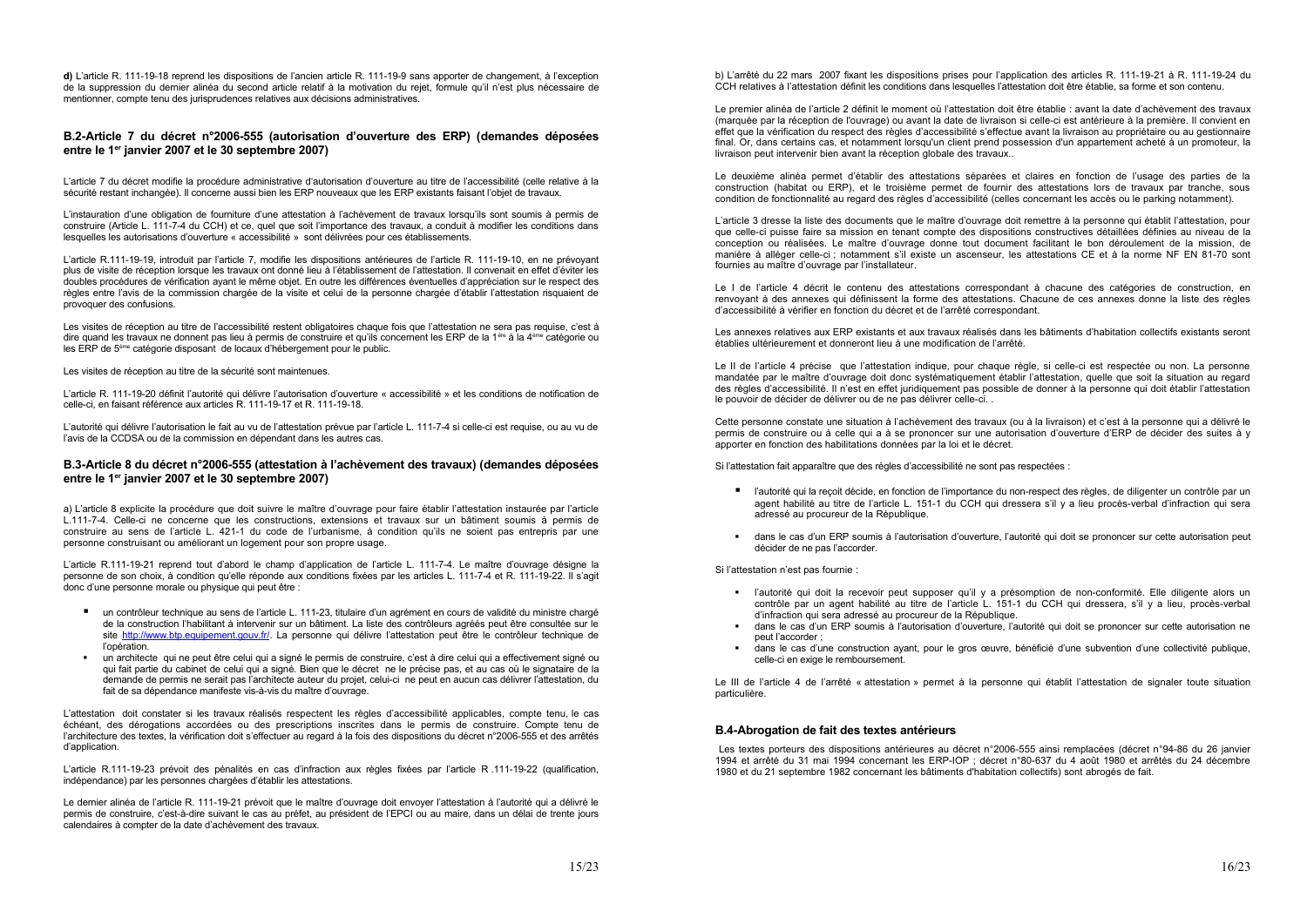# C. Procédures d'autorisation de travaux et d'autorisation d'ouverture pour les ERP et procédures de dérogation pour les bâtiments d'habitation concernant les demandes d'autorisation ou de dérogation déposées à compter du 1<sup>er</sup> octobre 2007

Les procédures d'autorisation ou de dérogation, ont été modifiées par l'article premier du décret n°2007-1327 du 11 septembre 2007, issu de la réforme de simplification du permis de construire.

Il convient tout d'abord d'indiquer que l'article 8 du décret n°2007-1327 indique que les demandes d'autorisation prévues à l'article L. 111-8-1 du code de la construction et de l'habitation. Les demandes de dérogation portant sur des travaux ne nécessitant pas une demande de permis de construire et les demandes de permis de construire déposées avant le 1er octobre 2007 demeurent soumises aux règles de compétence, de forme et de procédure en viqueur à la date de leur dépôt (chapitre B ci-dessus).

# C.1-Procédure de dérogation pour les bâtiments d'habitation (Demandes d'autorisation ou de dérogation déposées à compter du 1<sup>er</sup> octobre 2007)

Les derniers alinéas des articles R. 111-18-3 (pour les bâtiments d'habitation collectifs neufs). R. 111-18-7 (pour les maisons individuelles) et R. 111-18 10 (pour les bâtiments d'habitation collectifs existants) résultant du décret n°2007-1327 du 11 septembre 2007 décrivent la procédure d'instruction des demandes de dérogation, qui ne renvoie plus, comme le prévoyait le décret n°2006-555, à la procédure concernant les établissements recevant du public (ERP). La procédure concernant les bâtiments d'habitation est donc décrite explicitement, la demande étant transmise directement au préfet par le maître d'ouvrage. Le contenu du dossier est précisé et le délai d'instruction maximum est augmenté d'un mois pour permettre un examen plus approfondi par la commission consultative départementale de sécurité et d'accessibilité (CCDSA), qui a ainsi deux mois pour formuler son avis. Le préfet dispose alors de trois mois au maximum à partir de la réception initiale de la demande pour se prononcer.

# C.2-Procédure d'autorisation de travaux et de dérogation pour les ERP (Demandes d'autorisation ou de dérogation déposées à compter du 1<sup>er</sup> octobre 2007)

Nota : Le circuit administratif de l'autorisation de travaux est illustré sous forme schématique à titre indicatif en annexes n° 1 à 5 pour les différents cas de figure suivants :

- Autorisation de travaux couplée à un permis de construire délivré par le maire
- Autorisation de travaux couplée à un permis de construire délivré par le préfet
- Autorisation de travaux couplée à un permis de construire délivré par un président d'EPCI
- Autorisation de travaux simple
- Autorisation de travaux simple pour un ERP situé dans un IGH.

Ces schémas sont bien entendu susceptibles de différer d'un département à l'autre en fonction des pratiques locales entre services.

#### C.2.1 Principes résultant de l'ordonnance n° 2005-1527, du décret n°2007-18 du 5 janvier 2007 et du décret n°2007-1327

a) Dans le cas où les travaux portant sur un ERP donnent lieu à permis de construire, ce dernier tient toujours lieu d'autorisation ERP au titre du CCH, l'article concerné étant maintenant le L. 111-8 (article R. 425-15 du code de l'urbanisme dans sa rédaction issue du décret n°2007-18).

La réforme de la procédure du permis de construire conduit à distinguer plus nettement l'autorité qui donne son accord au titre de la réglementation des ERP de celle qui délivre le permis de construire valant autorisation, ainsi que les décisions concernant ces procédures. Ainsi :

- même si le maire délivre le permis de construire au nom de la commune, il accorde l'autorisation au titre de l'article L. 111-8 au nom de l'Etat.

- lorsque le permis de construire est accordé par un président d'EPCI, celui-ci ne dispose plus, pour les demandes déposées à compter du 1<sup>er</sup> octobre 2007, de la compétence pour donner un accord sur l'autorisation de travaux. Mais le permis de construire qu'il délivre vaut autorisation au titre du L111-8 du CCH.

b) lorsque les travaux sont soumis à une déclaration préalable, celle-ci est indépendante de la procédure d'autorisation au titre du L.111-8 du CCH.

#### C.2.2Compétence pour la délivrance de l'autorisation de travaux prévue à l'article L. 111-8 du CCH (Demandes d'autorisation ou de dérogation déposées à compter du 1<sup>er</sup> octobre 2007)

L'article R. 111-19-13 clarifie la répartition de compétence de délivrance de l'autorisation de travaux entre le préfet et le maire, et explicite que l'autorisation est dans tous les cas délivrée au nom de l'Etat.

C'est le maire qui délivre cette autorisation :

- lorsque les travaux concernent un immeuble de grande hauteur (IGH);
- y compris lorsque le permis valant autorisation est délivré par un président d'EPCI.

L' article R. 111-19-14 tire les conséquences de la création d'une autorisation unique pour l'accessibilité et la sécurité en conditionnant sa délivrance au respect des deux réglementations.

L'article R. 111-19-15 met en cohérence le CCH avec le code de l'urbanisme, en reprenant le principe selon lequel le permis de construire tient lieu d'autorisation au titre de l'article L . 111-8, sachant qu'il est fait explicitement distinction entre la personne qui délivre le permis de construire et celle qui donne son accord au titre de la réglementation accessibilité. Ainsi :

- même si le maire délivre le permis de construire au nom de la commune, il accorde l'autorisation au titre de l'article L. 111-8 au nom de l'Etat.

- lorsque le permis de construire est accordé par un président d'EPCI, celui-ci ne dispose plus, pour les demandes déposées à compter du 1<sup>er</sup> octobre 2007, de la compétence pour accorder l'autorisation de travaux.

C.2.3Dépôt et contenu de la demande (Demandes d'autorisation ou de dérogation déposées à compter du 1<sup>er</sup> octobre 2007)

a) La formulation concernant les qualités de la personne pouvant demander une autorisation reprend celle relative aux qualités des demandeurs de permis de construire.

Le dossier de demande d'autorisation est adressé, ou déposé, à la mairie de la commune dans laquelle les travaux sont envisagés, ceci que la demande soit autonome ou qu'elle soit incluse dans une demande de permis de construire.

b) La demande comporte la demande d'autorisation proprement dite et deux "dossiers spécifiques", l'un relatif à l'accessibilité et l'autre à la sécurité : :

- du 11 septembre 2007 :
- le dossier spécifique "sécurité" est constitué des pièces listées à l'article R. 123-22.

Le dossier de la demande d'autorisation mentionné au 1<sup>er</sup> alinéa de l'article R. 111-19-17 est fourni en 4 exemplaires par le pétitionnaire et chacun des dossiers spécifiques en 3 exemplaires. Le service instructeur (article R, 111-19-21) a tout loisir de déterminer localement avec les différents services consultés la répartition de ces exemplaires. Il pourra par exemple adresser la totalité des 3 exemplaires de chaque dossier spécifique aux services assurant les secrétariats des sous-commissions « sécurité » et « accessibilité » de la CCDSA.

c) Pour ce qui concerne le sous-dossier accessibilité défini aux article R. 111-19- 18 et R. 111-19-19, son contenu est déterminé précisément pour tenir compte des nouvelles exigences de la loi n°2005-102 du 11 février 2005 et pour répondre à la réforme du permis de construire . Ainsi :

- stationnement adaptées aux personnes handicapées ;
- locaux sanitaires destinés au public.
- 

- à la seule exception des cas où le préfet est compétent pour accorder le permis de construire valant autorisation ou

- le dossier spécifique "accessibilité" est constitué des pièces listées aux articles R. 111-19-18 (pièces obligatoires dans tous les cas) et R. 111-19-19 (pièces supplémentaires en fonction des diverses situations du projet au regard des règles d'accessibilité et des éventuelles demandes de dérogation). Ces éléments sont précisés par l'arrêté

• l'affirmation par la loi du principe de continuité de la chaîne des déplacements se traduit par l'obligation de fournir un plan extérieur indiquant le raccordement des cheminements extérieurs avec d'une part le domaine public et la voirie. d'autre part le ou les bâtiment(s) concerné(s) par les travaux : l'arrêté précise que l'ensemble des circuits destinés aux piétons et aux véhicules doit figurer sur le plan, ce qui implique qu'y figurent également les places de

• pour l'intérieur du bâtiment. le plan doit au moins indiquer les grands éléments structurants qui sont obligatoirement connus à ce stade : circulations intérieures horizontales et verticales, aires de stationnement et, s'il y a lieu.

• Les autres éléments sont renvovés à une notice descriptive qui doit être l'occasion pour le maître d'ouvrage de s'engager sur la prise en compte des règles d'accessibilité dans le choix des produits, matériaux et équipements, dans le niveau de qualité acoustique et d'éclairage et dans les choix de conception et d'allocation des espaces non connus à ce stade. Cependant, lorsque l'avancement du projet le permet au stade du dépôt de la demande de permis de construire, des pièces graphiques annexées à la notice peuvent fort utilement compléter ces indications écrites pour les espaces et locaux susceptibles d'avoir une importance en termes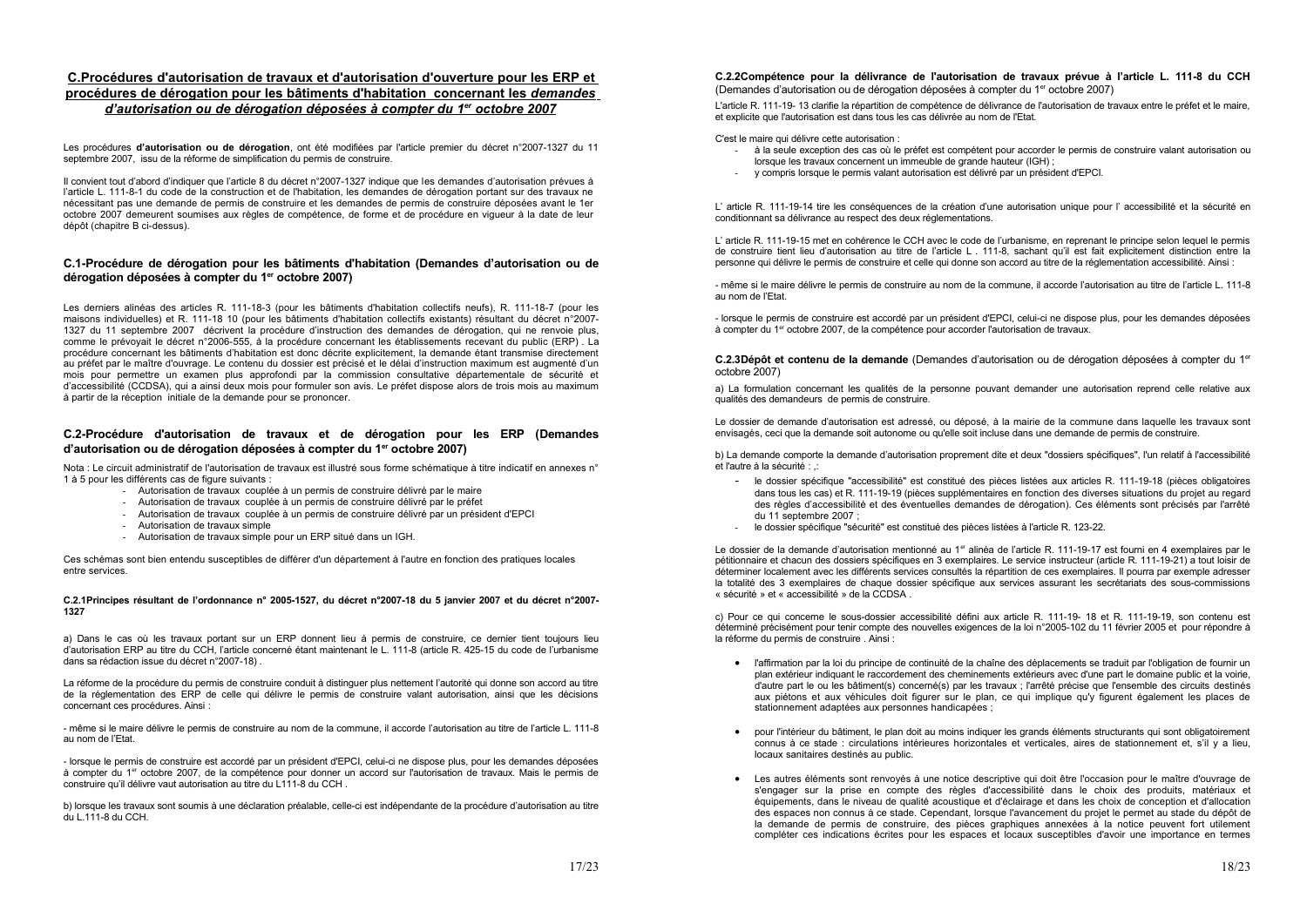d'accessibilité. Ces précisions graphiques concernant tout ou partie des locaux ouverts au public peuvent bien entendu figurer directement dans le plan intérieur qui fait apparaître les circulations et les locaux sanitaires.

Concernant les équipements dont les caractéristiques d'accessibilité doivent être précisées dans la notice, l'arrêté du 11 septembre 2007 en liste les catégories de manière exhaustive : il ne pourra donc pas être demandé de précisions sur les équipements n'appartenant pas à l'une des 8 catégories prévues. En revanche, les types d'équipement pouvant appartenir à chaque catégorie ne sont mentionnés qu'à titre indicatif et leur liste n'est pas fermée.

• L'article R. 111-19-19 liste les éléments à fournir dans chacun des cas particuliers prévus par les règles relatives à l'accessibilité :

- Cas du 1° : L' arrêté prévu à l'article R. 111-19-3 est celui du 1<sup>er</sup> août 2006 fixant les dispositions prises pour l'application des articles R. 111-19 à R. 111-19-3 et R. 111-19-6 du CCH relatives à l'accessibilité aux personnes handicapées des établissements recevant du public et des installations ouvertes au public lors de leur construction ou de leur création ; il indique dans ses articles 16 à 19, les règles supplémentaires que les établissements comportant certains équipements doivent respecter. Le demandeur doit indiquer ses engagements sur ces équipements dans la notice ou en complément de celle-ci.

- Cas du 2° : Tant qu'aucun aucun arrêté prévu aux articles R. 111-19-5 et R.111-19-12 (établissements pénitentiaires....) n'est paru et qu'aucun texte n'a défini les pièces spécifiques à joindre, aucun document supplémentaire n'est à fournir.

- Cas du 3° : Lorsqu'une demande d'autorisation est déposée pour des travaux d'aménagement ou de modification d'un ERP de 5<sup>ème</sup> catégorie ou pour la création d'un tel établissement par changement de destination pour accueillir des professions libérales définies par l'arrêté du 9 mai 2007, la possibilité de recourir à une mesure de substitution peut être sollicitée par le demandeur. Le dossier de demande doit alors présenter cette mesure.

- Cas du 4° : Lorsqu'une demande d'autorisation est déposée pour des travaux d'aménagement ou de modification d'un ERP et que le demandeur souhaite bénéficier des dispositions de l'article 2 de l'arrêté du 21 mars 2007 fixant les dispositions prises pour l'application des articles R. 111-19-8 et R. 111-19-11 du CCH, relatives à l'accessibilité pour les personnes handicapées des ERP, lorsqu'il existe des contraintes liées à la présence d'éléments participant à la solidité du bâtiment (tels que murs, plafonds, planchers, poutres ou poteaux), qui empêchent leur application, la notice doit justifier de ces contraintes.

- Cas du 5° : Tant que les arrêtés prévus aux articles R. 111-19-4 et au II de l'article R.111-19-11 concernant les établissements mentionnés (sportifs ou ERP offrant une prestation visuelle ou sonore...) ne sont pas parus. les pièces supplémentaires ne sont pas requises.

- Cas du 6° : le dossier spécifique comporte également, si elle est sollicitée, la demande de dérogation aux règles d'accessibilité. Celle-ci doit indiquer notamment les justifications de la demande au regard des motifs prévus par le décret n°2006-655 (cf. 2.1.5 ci-dessus). Pour ce qui est des mesures de substitution proposées, elles sont exigées par la loi si l'établissement remplit une mission de service public ; dans les autres cas, elles constituent une preuve de la bonne volonté du demandeur pour rendre son projet accessible à défaut d'être réglementaire et sont susceptibles d'entraîner l'avis favorable de la CCDSA.

article R. 111-19-20 : l'arrêté précisant le contenu du dossier est l'arrêté du 11 septembre 2007 "relatif au dossier permettant de vérifier la conformité de travaux de construction, d'aménagement ou de modification d'un établissement recevant du public avec les règles d'accessibilité aux personnes handicapées" (J.O n° 223 du 26 septembre 2007).

d) Pour ce qui concerne le dossier « sécurité », l'article R, 123-22 reprend la liste des pièces à fournir qui était indiquée à l'ancien article R.123-24 sans les modifier. Seule la forme rédactionnelle l'est.

#### C.2.4Instruction de la demande d'autorisation de travaux et de la dérogation

2.4.a.1L'article R. 111-19-21 désigne le service chargé de l'instruction de la demande. Par mesure de simplification, il est confondu, s'il y a lieu, avec le service chargé de l'instruction du permis de construire.

Lorsque le maire mène l'instruction de la demande d'autorisation au titre de l'article L. 111-8, il en confie le travail matériel à la personne ou au service de son choix. La loi n'a pas prévu de mise à disposition gratuite d'un service de l'Etat pour cette tâche.

2.4.a.2L'autorité chargée de l'instruction mentionnée aux articles R. 111-19-22 à 25 est l'autorité qui délivre l'autorisation.

Lorsque la demande ne fait pas l'objet d'une demande de dérogation :  $\mathsf{a}$ 

- décision après le retour des avis de celle-ci :
- du dossier ; après avoir consulté les commissions de la CCDSA, il prend une décision.
- Lorsque la demande fait l'objet d'une demande de dérogation au titre des règles d'accessibilité :  $h)$ 
	- du délai de 5 mois (article R. 111-19-16).
	- de 5 mois (article R, 111-19-16).

#### 2.4.a.3Dispositions concernant l'instruction

- effectue en parallèle la recevabilité du dossier de permis hors autorisation.
- remise du récépissé
- de dérogation associée à la demande d'autorisation.
- sauf en ce qui concerne le délai de consultation qui passe à deux mois.

#### 2.4 a 4Décision

Sauf lorsque le préfet a refusé une dérogation, l'article R. 111-19-26 précise que le défaut de notification au demandeur d'une décision expresse dans un délai de cinq mois vaut autorisation de travaux au titre de l'article L. 111-8.

Ceci a pour conséquence très importante que si l'autorité compétente pour délivrer l'autorisation a l'intention de la refuser, elle sera conduite dans certains cas à notifier directement son refus au pétitionnaire sans attendre la décision sur le permis de construire

Dans la pratique, les cas suivants peuvent se présenter :

- acte pour refuser le permis de construire :
- 

- Si le maire est compétent, il envoie le dossier aux commissions compétentes de la CCDSA et prend une

Si le préfet est compétent, le maire qui a reçu la demande l'adresse au préfet qui procède à la recevabilité

- Si le maire est compétent, il consulte les commissions compétentes de la CCDSA sur la demande d'autorisation et pour la commission « accessibilité » sur la demande de dérogation ; après avoir reçu leur avis, le maire envoie le dossier, avec l'avis de la commission « accessibilité au préfet qui a un mois (article R. 111-19-24) pour lui fournir sa décision sur la demande de dérogation. Au delà de ce délai, contrairement à la situation posée par le décret n°2006-555, la dérogation est réputée refusée. Dans ce cas ou si le préfet refuse explicitement la dérogation. le maire refuse l'autorisation ou celle-ci est implicitement refusée au delà

- Si le préfet est compétent, le maire qui a recu la demande l'adresse au préfet qui procède à la recevabilité du dossier. Il consulte les commissions de la CCDSA et dispose ensuite d'un délai d'un mois à compter de la réception de l'avis de commission « accessibilité » pour se prononcer sur la demande de dérogation ; il faut en effet considérer par parallélisme des formes que le délai de 3 mois mentionné à la dernière phrase du 2<sup>ème</sup> alinéa de l'article R. 111-19-23 court à compter de la saisine de la commission accessibilité. Dans le cas où la dérogation est rejetée. l'autorisation doit être refusée ou est implicitement refusée au delà du délai

a) recevabilité du dossier : l'article R.111-19-22 définit les modalités d'examen et de notification de cette recevabilité ou de la non-recevabilité éventuelle. Dans le cas où la demande d'autorisation au titre de l'article L. 111-8 du CCH est présentée en même temps qu'une demande de permis de construire, l'articulation entre les deux recevabilités est étroite. Dans la pratique, lorsque l'autorité compétente pour délivrer le permis est le maire ou le préfet, la liste des pièces manquantes peut être notifiée globalement (urbanisme, accessibilité, sécurité) au pétitionnaire après étude du dossier par le service instructeur du permis. En revanche, lorsque l'autorité compétente pour délivrer le permis est un président d'EPCI, la liste des pièces manquantes au titre de l'accessibilité et de la sécurité doit être notifiée par le Maire, qui fait copie de sa lettre au président de l'EPCI. Le service instructeur du permis pour le compte de l'EPCI

b) délais d'instruction : le délai d'instruction de la demande d'autorisation ERP est de 5 mois, sachant que le I de l'article 7 du décret n°2007-1327 a porté systématiquement le délai d'instruction du permis de construire auquel elle est éventuellement « associée » à 6 mois (article R, 423-28 du code de l'urbanisme). Bien que la réglementation ne l'impose pas le service peut utilement prendre l'initiative de transmettre au pétitionnaire toutes les informations concernant les délais de procédure ainsi que, en cas de demande de dérogation, les conséquences d'un éventuel refus (tacite ou non) de dérogation. Cette transmission peut, par exemple, intervenir lors du dépôt du dossier et de la

c) Le fonctionnement des commissions accessibilité de la CCDSA chargées d'examiner les demandes (nouveaux articles R.111-19-23 et R. 111-19-30 du CCH) est inchangé par rapport à la situation instaurée par le décret n°2006-555, sauf en ce qui concerne le délai d'examen qui est porté dans tous les cas à 2 mois, qu'il y ait ou non demande

d) L'article R. 111-19-25 réécrit les conditions de consultation de la CCDSA au titre de la sécurité, sans modifier le fond.

.<br>- l'autorité compétente pour délivrer l'autorisation n'est pas celle qui délivre le permis de construire (cas d'un permis délivré par un président d'EPCI). Alors, le maire doit notifier directement son refus concernant l'autorisation de travaux dans le délai de 5 mois et en faire copie au président d'EPCI qui devra en prendre

les deux autorités sont confondues, l'autorité unique dispose d'un délai de 6 mois pour délivrer le permis (article R. 423-28 du code de l'urbanisme) mais de 5 mois seulement pour délivrer l'autorisation de travaux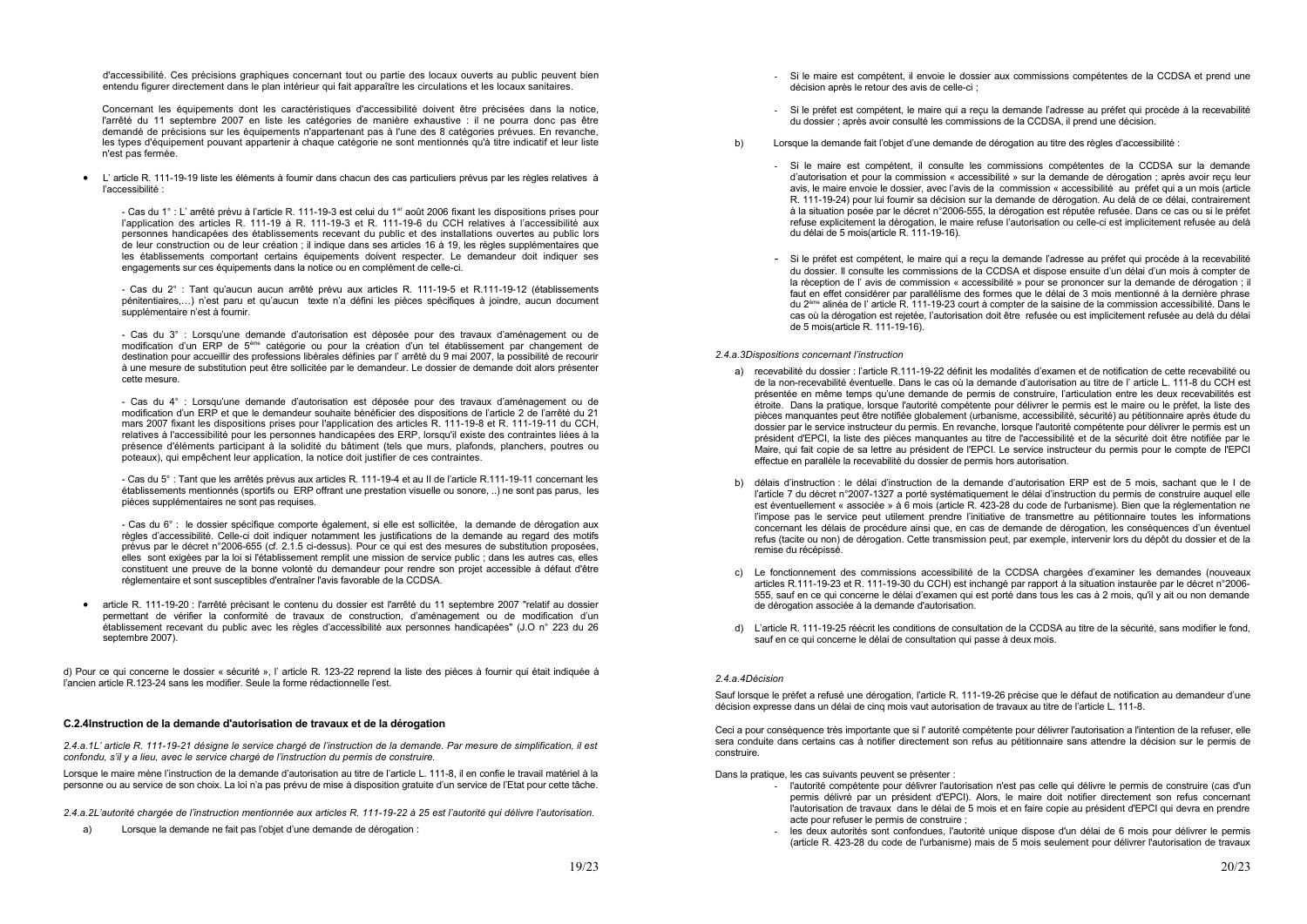(article R. 111-19-22 du CCH). En cas de refus de cette autorisation, et ce même si l'instruction du permis n'est pas terminée, elle doit impérativement le notifier au pétitionnaire dans le délai de 5 mois (ce qui entraîne alors le refus de permis), car une absence de décision vaudrait autorisation de travaux implicite.

#### C.3-Procédure d'attestation prévue par l'article L. 111-7-4 après achèvement des travaux (Demandes d'autorisation ou de dérogation déposées à compter du 1<sup>er</sup> octobre 2007)

L'article R. 111-19-27 reprend les dispositions des articles R. 111-19-21 et 22 introduits par le décret n°2006-555 relatives à la procédure que doit suivre le maître d'ouvrage pour faire établir l'attestation instaurée par l'article L.111-7-4. La rédaction est modifiée sur la forme et deux modifications de fond ont été apportées.

- Il est maintenant précisé que l'architecte qui peut être choisi par le maître d'ouvrage ne peut être celui qui a concu le proiet, établi les plans ou signé la demande de permis de construire. Cette précision résulte du fait de sa dépendance manifeste, dans ces cas, au maître d'ouvrage.
- L'attestation est à joindre par le maître d'ouvrage à la déclaration d'achèvement des travaux prévue par l' article R. 462-1 du code de l'urbanisme

L'arrêté du 22 mars 2007 fixant les dispositions relatives à l'attestation, qui définit les conditions dans lesquelles elle doit être établie, sa forme et son contenu, mentionné en 1.3 du II.B reste inchangé.

L'article R.111-19-28 réécrit les dispositions pénales prévues antérieurement à l'article R. 111-19-23 en tenant compte des évolutions du code pénal et en élargissant les cas d'infraction à l'usage d'une attestation établie par une personne ne remplissant pas les conditions indiquées au 1<sup>er</sup> alinéa de l'article R. 111-19-27.

# C.4-Procédure d'autorisation d'ouverture pour les ERP (Demandes d'autorisation ou de dérogation déposées à compter du 1<sup>er</sup> octobre 2007)

Le décret n°2007-1327 réécrit différemment, à l' article R. 111-19-29, les dispositions relatives à la procédure d'autorisation d'ouverture pour les ERP prévues par le décret n° 2006-555, pour clarifier leur présentation et pour apporter une modification sur le champ d'application de la visite.

La clarification permet d'ordonner la procédure en établissant que l'autorisation d'ouverture repose suivant le cas sur l'attestation ou l'avis de la commission compétente, celui-ci étant formulé pour les ERP de la 1<sup>ère</sup> à la 4<sup>ème</sup> catégorie, après visite des lieux. La visite, antérieurement appelée « de réception » n'est pas destinée à attester seule de la conformité des travaux à l'autorisation.

Les visites des ERP de 5<sup>ème</sup> catégorie disposant de locaux à sommeil ne sont plus obligatoires au titre de l'accessibilité, mais le restent au titre de la sécurité

# C.5-Cas particuliers des établissements visés aux articles R. 111-19-5 (constructions neuves) et R. 111-19-12 (établissements existants) : prisons, structures de toile, refuges de montagne, etc. (Demandes d'autorisation ou de dérogation déposées à compter du 1<sup>er</sup> octobre 2007)

Tant que les arrêtés prévus aux articles R.111-19-5 et R.111-19-12 ne seront pas parus, les dispositions spécifiques mentionnées au 1.4 du chapitre II. B dispositions s'appliquent.

# **D.Dispositions diverses**

### D.1-Article 11 du décret n° 2006-555 (schéma départemental d'organisation sociale et médicosociale)

L'article 11 est pris en application de l'article 51 de la loi n° 2005-102 du 11 février 2005. Si le schéma d'organisation sociale et médico-sociale prévu à l'article L. 312-4 du code de l'action sociale et des familles prévoit un emplacement pour un équipement ou un service social ou médico-social, le préfet de département notifie le schéma au maire ou au président de l'établissement public de coopération intercommunale concerné. Un emplacement réservé doit être inscrit lors de la plus prochaine révision du plan local d'urbanisme.

D.2-L'article 12 du décret n° 2006-555 met en cohérence, à l'article R. 421-38-20 du code de l'urbanisme, la numérotation concernant la procédure de dérogation aux règles d'accessibilité relatives aux ERP dans le cadre de la procédure de permis de construire.

# D.3-Article 14 du décret n° 2006-555 : Préfectures et enseignement supérieur

#### a) Préfectures :

Au plus tard le 31 décembre 2007, l'ensemble des prestations offertes au public des préfectures doit pouvoir être délivré dans une partie du bâtiment de la préfecture respectant les dispositions des articles R.111-19-2 et R.111-19-3, c'est-à-dire les règles d'accessibilité définies par l'arrêté du 1<sup>er</sup> août 2006 fixant les dispositions relatives à l'accessibilité aux personnes handicapées des établissements recevant du public et des installations ouvertes au public lors de leur construction ou de leur création sachant que l'arrêté du 21 mars 2007 détermine les conditions particulières d'application de ces règles lorsque les contraintes liées à la structure du bâtiment l'imposent.

Ces obligations concerneront l'ensemble des parties de bâtiments où sont délivrées les prestations offertes au public avant le 31 décembre 2010 :

#### b) Etablissements d'enseignement supérieur :

Les parties classées en établissements recevant du public des bâtiments appartenant à l'Etat et accueillant des établissements d'enseignement supérieur doivent respecter les mêmes dispositions que celles concernant les préfectures avant le 31 décembre 2010.

# E. Applicabilité des nouvelles règles, notamment dans le cas de permis modificatifs

#### E.1-L'article 13 du décret n° 2006-555

dispose entre autres que, sauf disposition contraire, les dispositions des articles 1er à 5 et 9 sont applicables aux demandes de permis de construire déposées à compter du 1er janvier 2007. Lorsqu'une demande de permis a été déposée avant le 1<sup>er</sup> janvier 2007 mais que celui-ci fait l'objet d'une demande de permis modificatif déposée à partir du 1<sup>er</sup> janvier 2007, il ne conviendra d'appliquer les nouvelles règles d'accessibilité que sur les parties du ou des bâtiments qui sont touchées de facon substantielle par le modificatif, dans la mesure où cela n'entraîne pas une reprise complète du projet initial. Il est évident par exemple que, si le modificatif porte uniquement sur la façade du bâtiment, il ne sera pas exigé d'appliquer les nouvelles règles sur l'ensemble du bâtiment.

 $*$  \* \*

La direction générale de l'urbanisme, de l'habitat et de la construction (DGUHC) du ministère chargé de la construction a mis en place un dispositif d'appui des services déconcentrés du ministère de l'équipement pour l'interprétation et l'application de ces textes :

- $\sim$  10  $\pm$ l'équipement (CETE).
- un forum « doctrine » ouvert à ces centres.
- périodiquement,
- mise en place d'un forum d'échanges d'expériences de terrain ouvert à tous.

Indépendamment du recours à ces outils, vous voudrez bien saisir la DGUHC (sous-direction QC/bureau QC1) des difficultés d'application des textes et de la présente circulaire que vous pourriez rencontrer.

renforcement de l'activité des clubs accessibilité au niveau interrégional, animés par les centres techniques de

- possibilité de faire appel aux CETE pour obtenir des réponses sur des points de doctrine, validées par la DGUHC via

consultation en ligne sur le site intranet de la DGUHC d'une « foire aux questions » qui sera mise à jour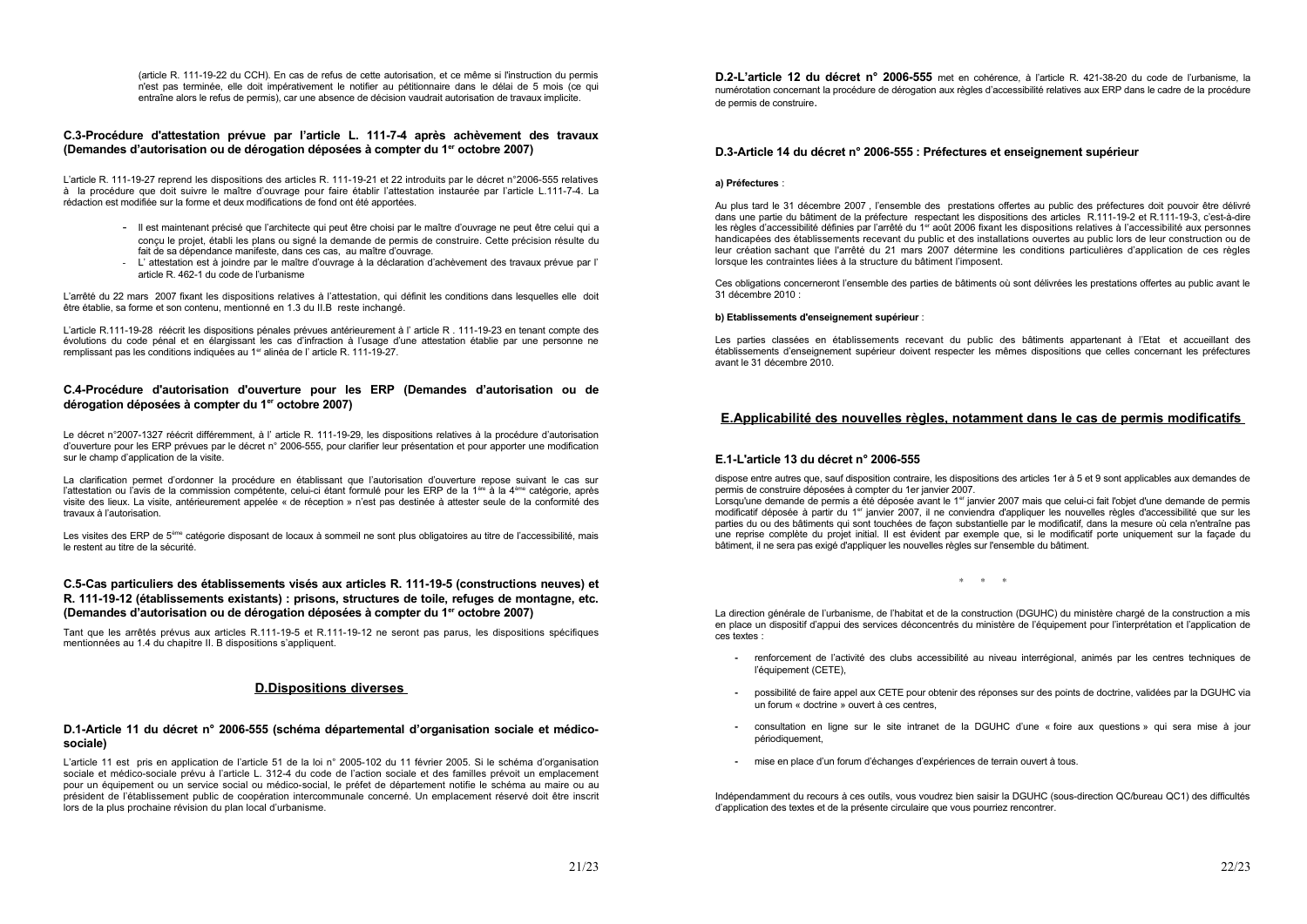Le ministre de l'écologie, du développement et de l'aménagement durables

Pour le Ministre et par délégation,<br>Le Directeur Général de l'Urbanisme,<br>de l'Habitat et de la Construction

**Alain LECOMTE** 

Le ministre du travail, des relations sociales et de la solidarité,

Pour le Ministre et par délégation Le Directeur Général de l'Action Sociale Jean-Jacques TRÉGOAT

or 19

La ministre du logement et de la ville

Pour le Ministre et par délégation,<br>Le Directeur Général de l'Urbanisme,<br>de l'Habitat et de la Construction

Alain LECOMTE